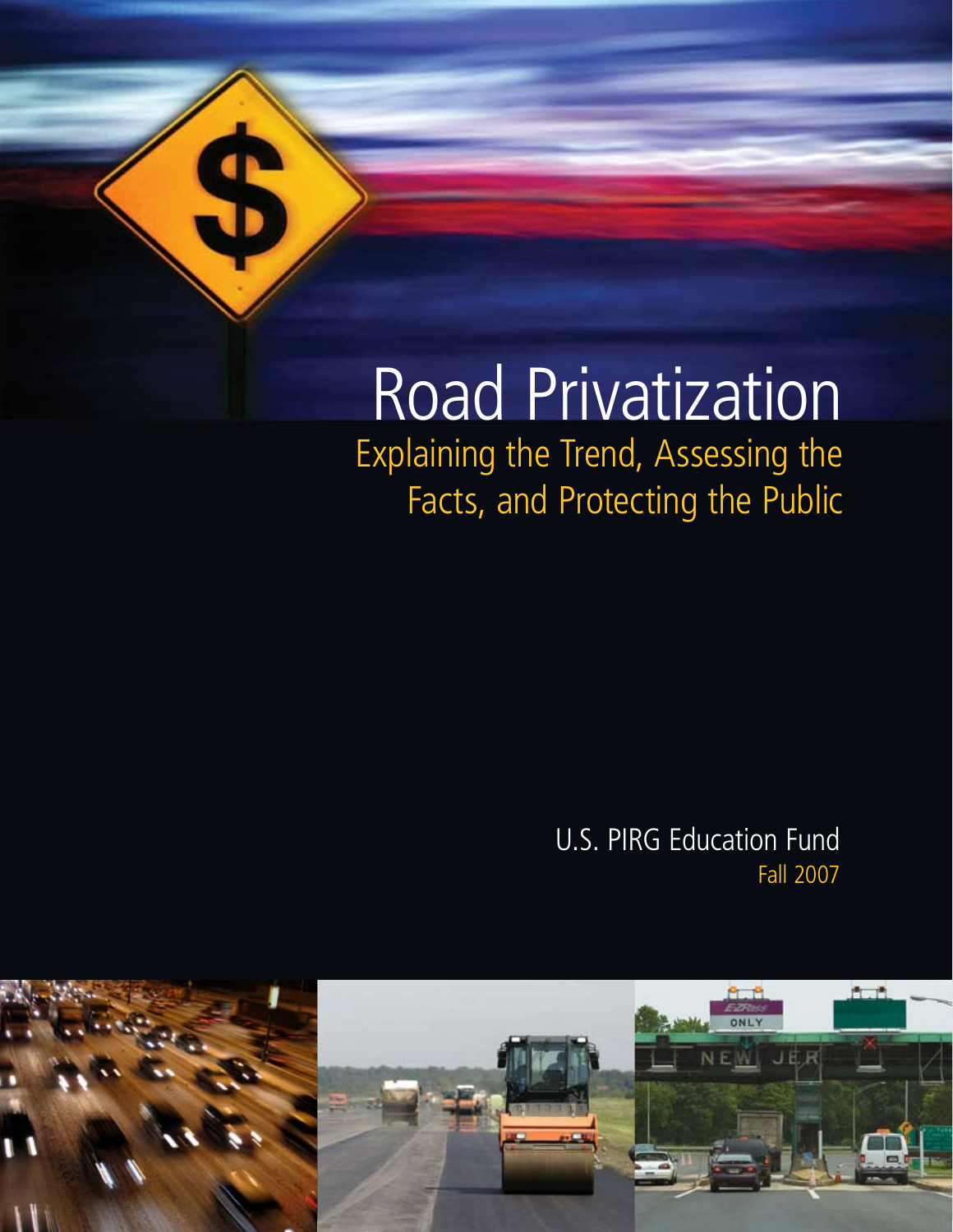# Road Privatization Explaining the Trend, Assessing the

Facts, and Protecting the Public

### U.S. PIRG Education Fund

Written by: Phineas Baxandall, Ph.D. U.S. PIRG Senior Analyst for Tax and Budget Policy

September 2007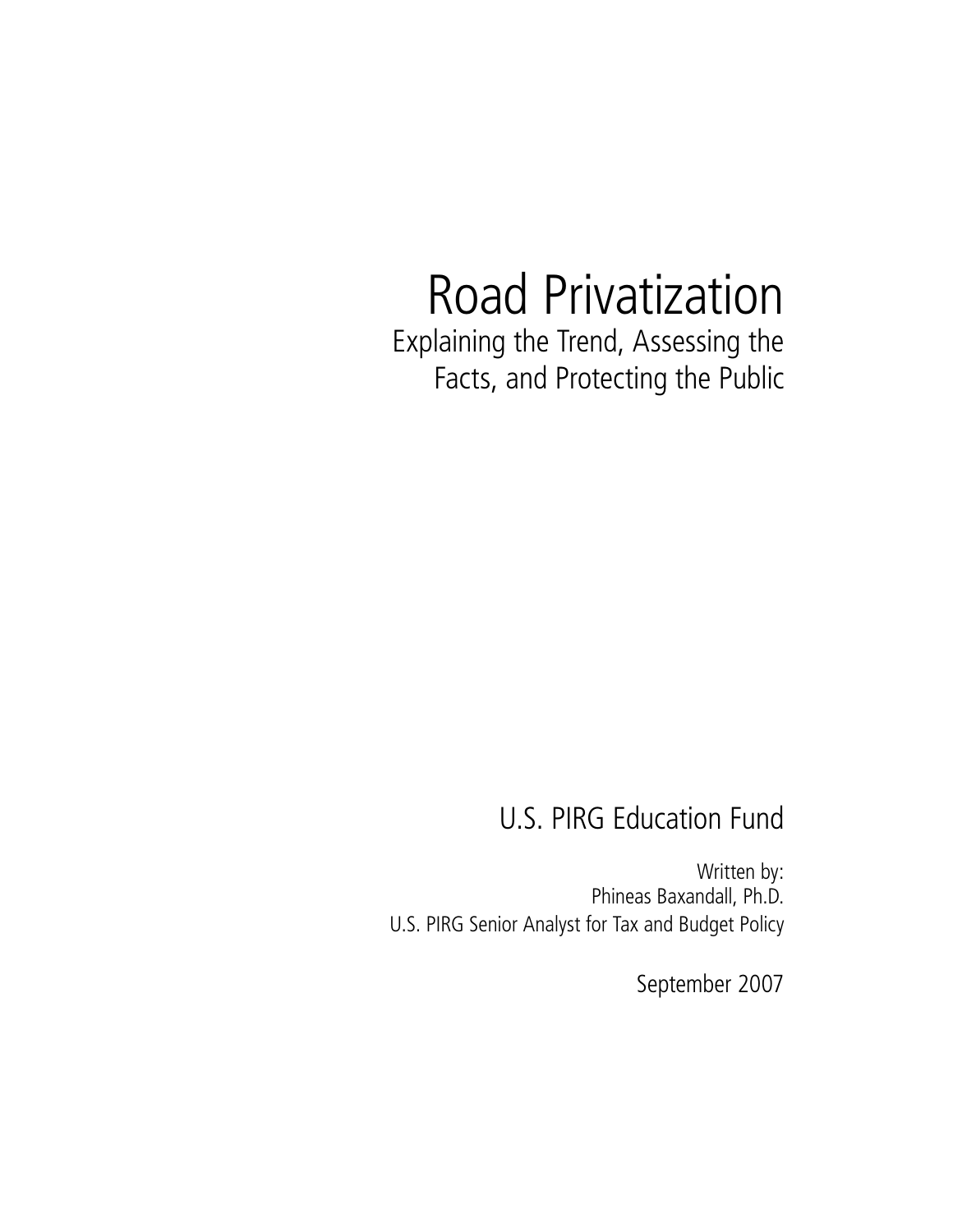## Acknowledgments

The author wishes to thank James Browning of PennPIRG, Tony Dutzik of Frontier Group, Dennis Enright of NW Financial Group, Emily Rusch at CALPIRG, Professor Roger Skurski of the Economics Department at the University of Notre Dame, Matthew S. Tejada of TexPIRG, and an anonymous reviewer for their helpful comments on earlier drafts. A special acknowledgement is owed to Abigail Caplovitz Field of NJPIRG who collaborated in much of this analysis. The author bears responsibility for any factual errors.

© 2007 U.S. PIRG Education Fund

The author, Phineas Baxandall, Ph.D., Senior Analyst for Tax and Budget Policy at U.S. PIRG, can be contacted at (617) 747-4351, phineas@pirg.org, or:

U.S. PIRG, Federation of State PIRGs 44 Winter Street, 4th floor Boston, MA 02108

U.S. PIRG Education Fund and its 501(c)(4) sister organization, U.S. PIRG, the Federation of State Public Interest Research Groups, have worked to strengthen environmental and consumer protections and to make our government more accountable.

*Photo credits: Cover, iStockphoto.com; cover insets, shutterstock.com; page 9, New Jersey Turnpike, Mark Gordon; pages 16 and 17, Pennsylvania Turnpike vintage photos, Pennsylvania Turnpike Commission.*

*Design and layout: Harriet Eckstein Graphic Design*

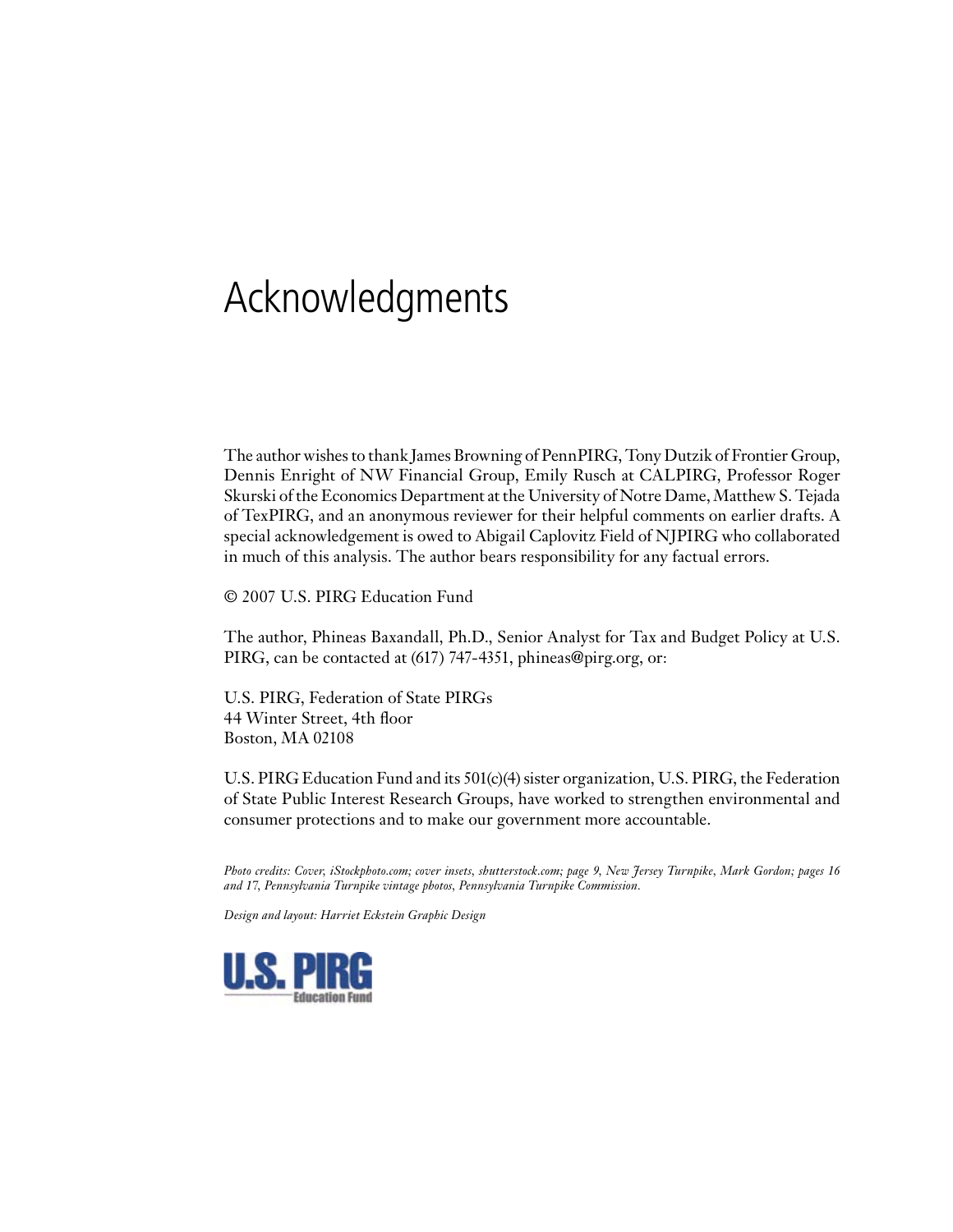# Table of Contents

| <b>Executive Summary</b>                                                                                                                                                                                                            |                                  |
|-------------------------------------------------------------------------------------------------------------------------------------------------------------------------------------------------------------------------------------|----------------------------------|
| Introduction                                                                                                                                                                                                                        | $\mathbf{B}$                     |
| Explaining the Surge in Road Privatization<br>Pressure from the Government Side<br>Pressure from the Investor Side                                                                                                                  | 8                                |
| The Dangers of Road Privatization<br>Loss of Public Control<br>The Public Will Not Receive Full Value<br>Problems Compounded by Excessively Long Contracts<br>Lack of Transparency and Accountability<br>Short-Term Budget Gimmicks | 10<br>10<br>12<br>15<br>17<br>17 |
| Protecting Against Bad Privatization Deals                                                                                                                                                                                          | 18                               |
| Notes                                                                                                                                                                                                                               |                                  |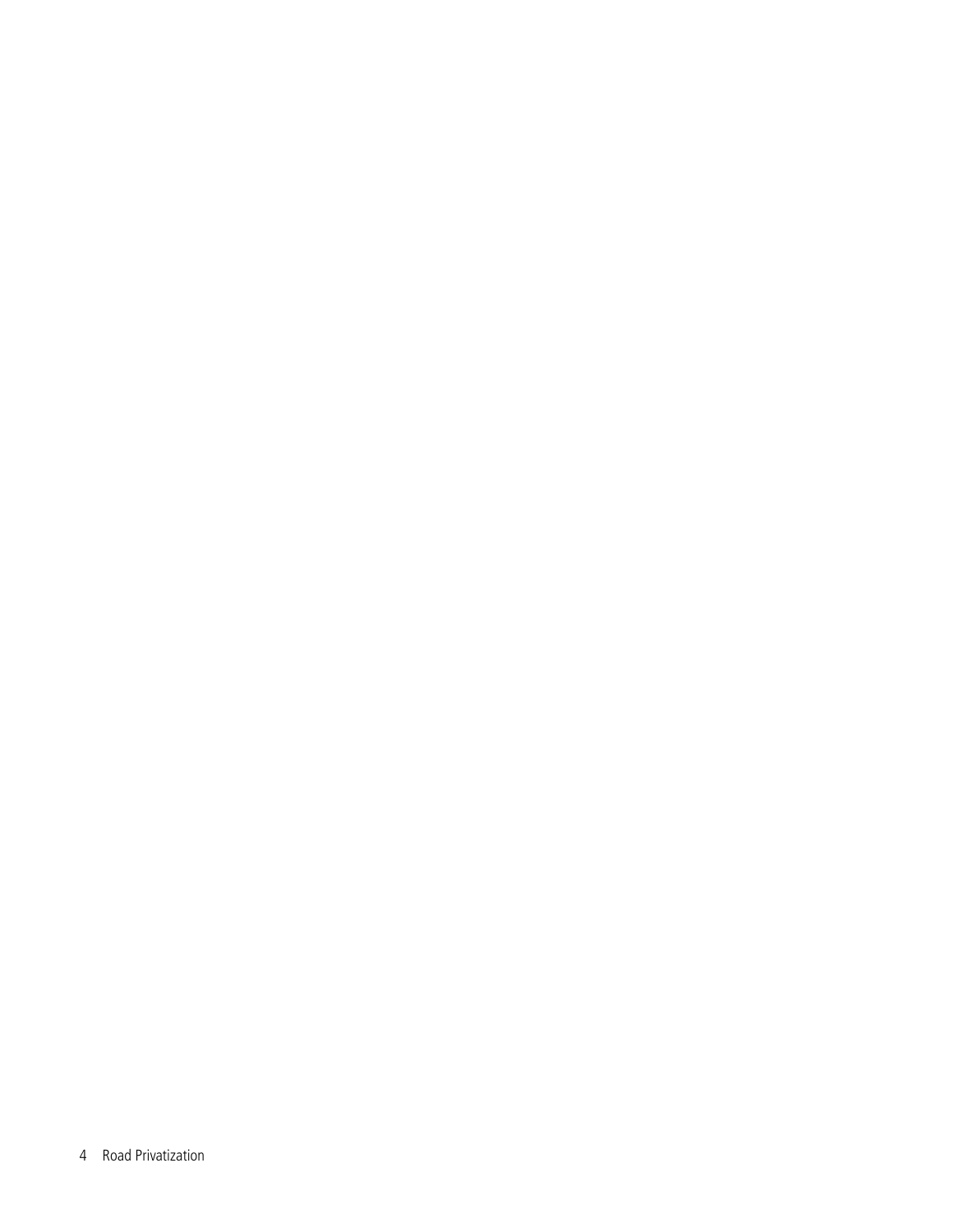### Executive Summary

**P** rivatization of toll roads is a growing<br>trend. During 2007, sixteen states had<br>some privatized road project formally<br>proposed or underway. In the last two years rivatization of toll roads is a growing trend. During 2007, sixteen states had some privatized road project formally Indiana and Chicago signed multi-billiondollar private concession deals for public roads for 75 years and 99 years respectively. As a result of these deals, toll rates on these roads will increase steadily and revenues will be paid to private company shareholders rather than to the public budget.

Encouraged by the enormous anticipated profits that private road operators will reap from these deals, Wall Street investors and high-priced consulting firms have promoted similar deals to other states and local governments. Although offering a short-term infusion of cash, privatization of existing toll roads harms the long-term public interest. It relinquishes important public control over transportation policy while failing to deliver the value comparable to the tolls that the public will be forced to pay over the life of the deal.

Proposed deals to construct new roads or bridges that would be privately operated are a more complicated matter. There may be instances where private companies can deliver services that the public sector

currently lacks and can not efficiently create. However, private deals for new construction should also follow the principles outlined below to adequately protect the public interest. Any potential advantages of private construction should be weighed against the disadvantages of private financing and control.

Governments have a long history of outsourcing service delivery on public thoroughfares. Private companies, for instance, operate gas stations and food service at public rest stops. But the public interest is best served by outsourcing only those functions where public capacity is lacking and where continual competition exists for privately provided service.

In general, privatization makes sense only for activities where the private sector has a clear comparative advantage over public provision of those same services. The common characteristics of road privatization deals are that they enlist a private intermediary to borrow large sums of money backed by a schedule to collect multiple decades of steadily increasing toll rates. Private proposals should thus be judged according to the relative costs and benefits of enlisting this intermediary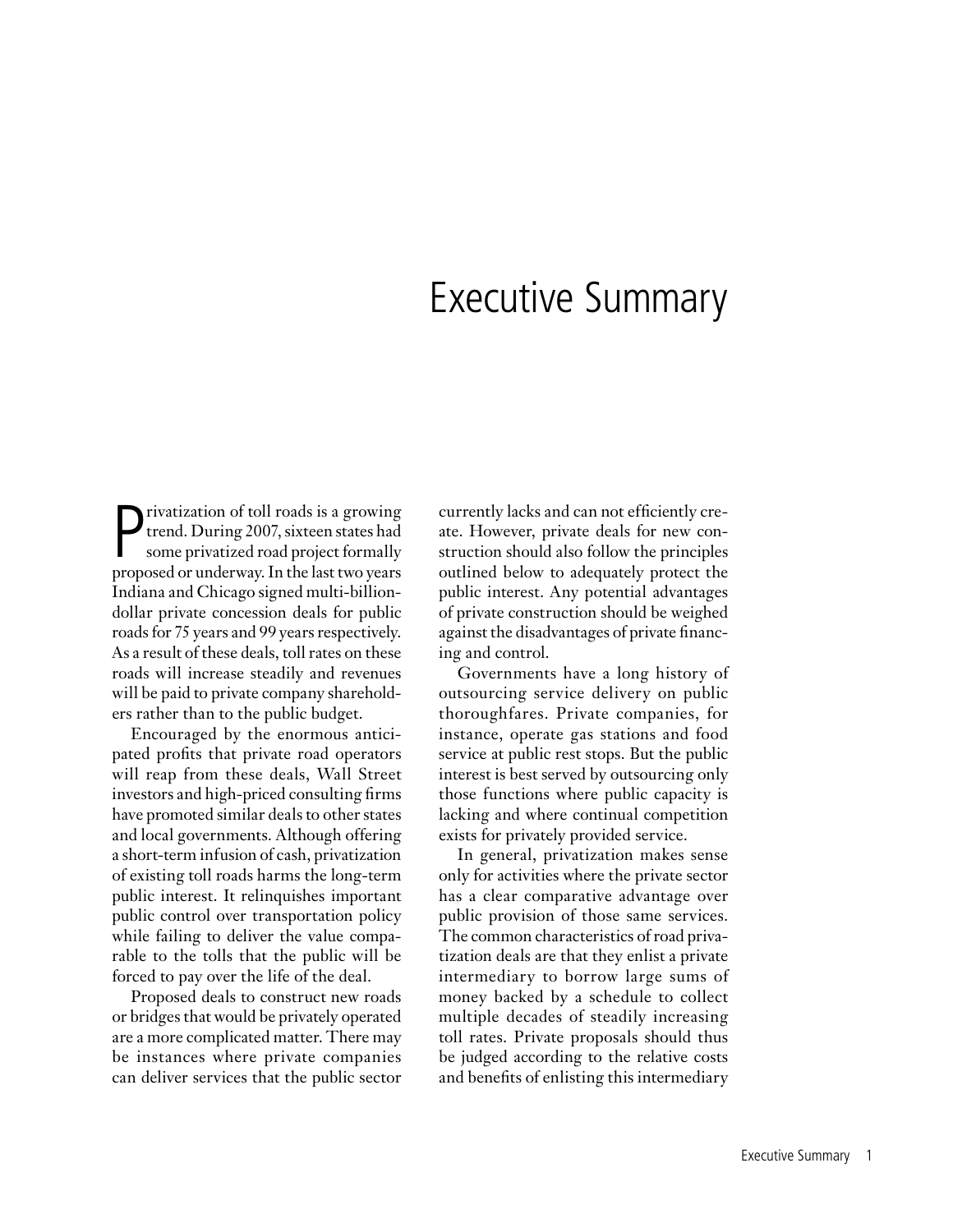to borrow and to hike tolls. Governments can borrow upfront sums at substantially lower cost than can private companies. Government is also more democratically accountable than private companies when it comes to setting tolls. (In fact, according to a chorus of investment analysts, a chief contribution of the private intermediary is precisely that it can diminish public accountability for future toll hikes.) Thus toll road concessions are a bad idea precisely because they outsource activities where the private sector is less capable of serving the public.

In addition to an inability to ensure that the public will receive the full value for its future toll revenues, privatization of toll roads entails a number of additional problems. Over the long-term, these may be of even more serious concern:

- Loss of public control of transportation policy due to a fragmented road network, and an inability to prevent toll traffic from being diverted to local communities, or to change traffic patterns on toll roads without paying additional compensation to road operators.
- An inability to ensure fair or effective privatization contracts due to leases that last for multiple generations and therefore can not fully anticipate future public needs.
- The upfront privatization payoff is a short-term budget fix that does not

address long-term budget problems and requires drivers and taxpayers to pay more over the long term.

For both existing toll roads and new construction, the safeguards to protect the public interest against bad privatization deals can be expressed in seven basic principles:

- **Public control** retained over decisions about transportation planning and management;
- **Fair value** guaranteed so future toll revenues won't be sold off at a discount;
- **No deal longer than 30 year**s because of uncertainty over future conditions and because the risks of a bad deal grow exponentially over time;
- **State-of-the-art maintenance and safety standards** instead of statewide minimums;
- **Complete transparency** to ensure proper process;
- **Full accountability** in which the Legislature must approve the terms of a final deal, not just approve that a deal be negotiated; and
- **No budget gimmicks** because a deal must make long-term budgetary sense, not just help in the short term.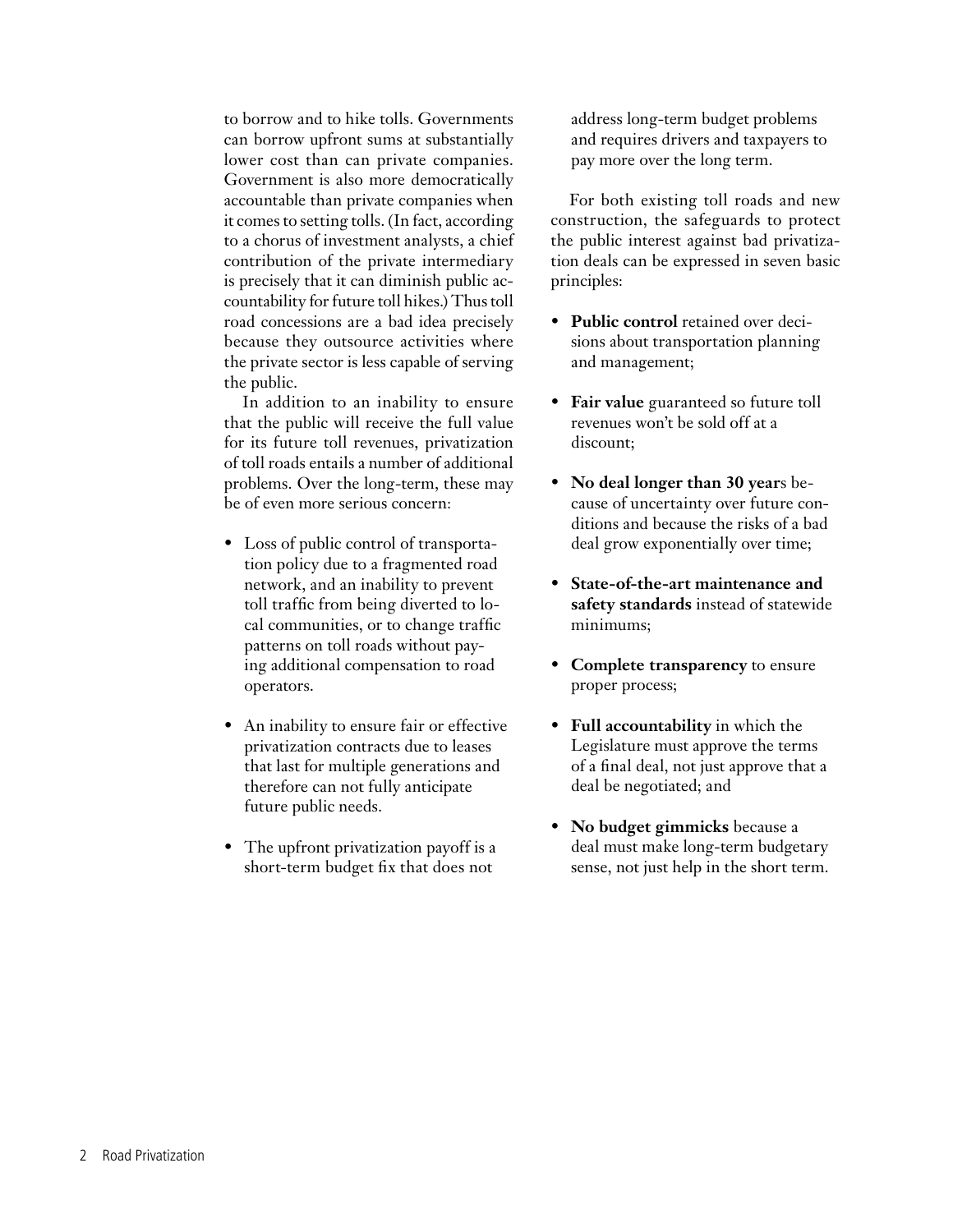## Introduction

Faced with long-term budget woes and<br>insufficient funds to sustain transpor-<br>tation infrastructure, state govern-<br>ments have experimented with privatizing aced with long-term budget woes and insufficient funds to sustain transportation infrastructure, state governroads. Numerous private investors currently offer public officials relief from the burden of managing these roads while also providing a large upfront payment. In return, the private entities seek the right to collect for themselves decades of future toll revenues and to steadily increase toll rates.

Once common only in developing countries, these road deals have spread to the United States in recent years.<sup>1</sup> In 2005 Chicago leased its 7.8-mile Skyway toll road to an international consortium that paid \$1.8 billion for a 99-year concession. Indiana followed with a similar a 75-year deal of its 157-mile Indiana Toll Road for \$3.8 billion. Governors in New Jersey and Pennsylvania shortly thereafter began exploring privatization options for their own well-established turnpikes. Other deals have enlisted a private company to construct or expand a new public road, and then typically operate it, in return for future toll revenue. Since 2001, agreements of one or the other type have been signed

in at least seven states, and were under way or officially proposed in at least sixteen states during 2007.2 Between 1994 and early 2006, \$21 billion was paid for 43 highway facilities in the United States using various "public-private partnership" models.3 Recent legislation enabling private companies to operate public roads has passed in a majority of states.4

These developments mirror the earlier trend of infrastructure privatization in less developed countries. The rise in infrastructure privatization has been particularly pronounced in East Asia and in Latin America, where Enron was a major investor. In those countries, unlike the United States, access to long-term capital is a major problem for governments seeking to build infrastructure. According to World Bank records, infrastructure privatization outside of the United States reached a peak of over \$110 billion per year in 1997 and 1998.<sup>5</sup> This trend largely bypassed the United States.6 The accompanying figure shows World Bank data for private participation in public infrastructure in the transportation sector, about half of which includes airports, seaports, or rail.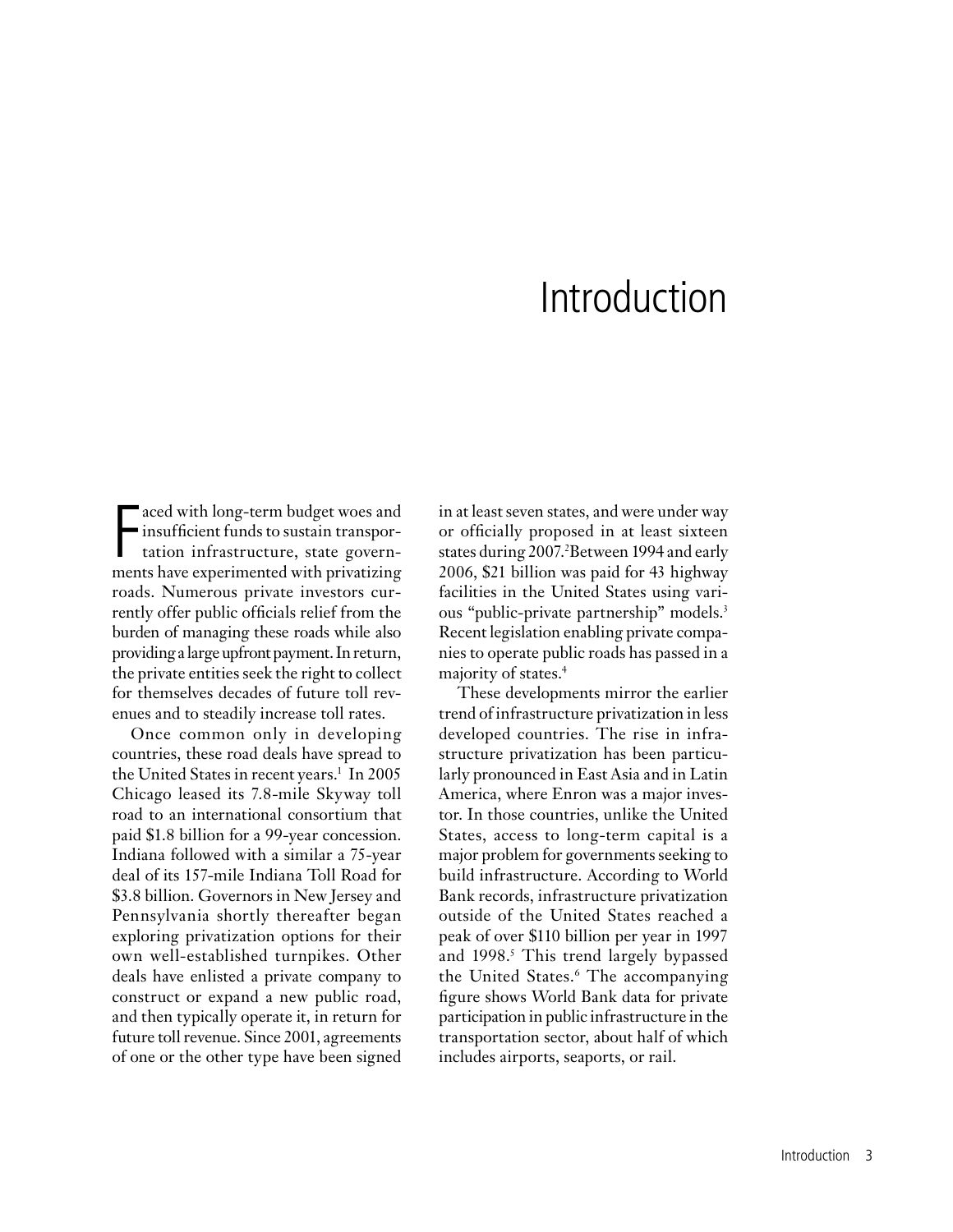#### **Number of Transportation Infrastructure Privatization Deals Outside U.S., 1990-2005**



*Source: World Bank Public Private Infrastructure data base*

Many infrastructure privatization deals became high-profile failures. Two dozen private toll roads went bankrupt in Mexico after 1994. The Thai government seized one railroad that had been in private hands in 1993. Britain renationalized its rail system from Railtrack, the private company that had purchased the rail system in 2001.7 A World Bank study of over 1,000 infrastructure projects in Latin America and the Caribbean between 1982 and 2000 found that 55 percent of privatization contracts in transportation and 75 percent in water and sewer had been renegotiated, most during the first few years.8 Twenty-one toll road projects in Hungary, Indonesia, Mexico, and Thailand were subsequently taken over by the government.<sup>9</sup> By the early years of the current decade, the volume of privatization deals had returned to the lower levels of the early 1990s.

With the broader global experience as background, this paper asks three vital questions about the current wave of highway privatization in the United States:

- What is driving the current toll road privatization trend?
- Do these deals benefit or harm the long-term public interest?
- How can the public best be protected?



This paper focuses on the practical implications of road privatization. Privatization can make sense from a purely practical perspective when certain conditions are met.<sup>10</sup>

• First, privatization works best when private companies have some kind of proven comparative advantage over government agencies in providing a particular good or service. For instance, at least before recycling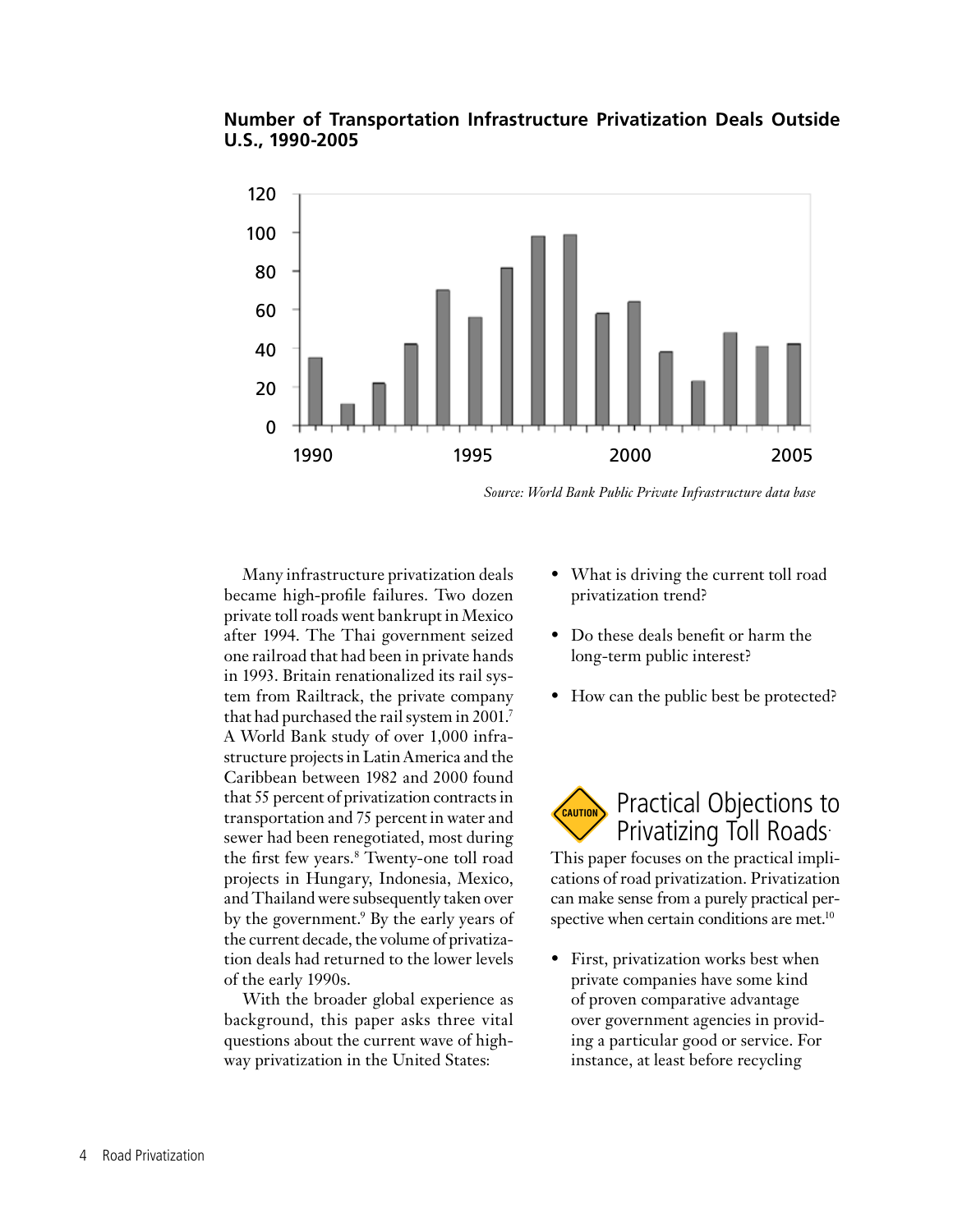programs were created, a variety of exhaustive studies concluded that smaller municipalities which used competitive contracting for household garbage collection had lower costs than comparable municipalities that used public agencies for collection.<sup>11</sup>

- Second, the public must fully know what services it needs to contract for. For instance, it is less problematic to contract for private delivery of a ton of cement or for office windows to be washed each Friday than it would be to contract out "justice" from the courts.
- Third, privatization only succeeds when ongoing competition can discipline private contractors' performance: either because multiple contractors can provide the same service simultaneously; or alternately because contracts are short enough, with a sufficient number of potential service providers, that unsatisfactory performers can be quickly replaced.12
- Finally, privatization works best when the government officials making the decision to privatize can be held accountable for the results of a deal.

### " Privatization" or "Public Private Partnership"?

T his paper uses the term "privatization" to refer to the transfer of traditionally public functions to the private sector. Recent road deals have received attention precisely because they are shifting the way in which roadways are financed and controlled. As long-time Harvard scholar of road privatization, José Gómez-Ibañez notes, privatization has often been repackaged under different names. He explains:

"Governments have experimented with many variants of privatization, often coining special terms—such as "peoplisation" (Sri Lanka), "capitalization" (Bolivia), or "equitization" (Vietnam)—to distinguish them from the standard fare. And many consultants now prefer to use the term "public-private partnerships" to emphasize that a wide variety of forms of public-private collaboration is possible. Such changes in terminology may be useful, but they do not eliminate the basic problem of persuading the public that the terms of the partnership are fair."13

This paper avoids the term "public private partnership" (or PPP) because of its lack of precision. Interlocking relationships between the public and private sector are ubiquitous across the economy. Virtually all public programs have always involved some kind of partnership between public and private sectors. Medicare is a partnership between public financing and services by private medical providers, for instance. All government departments of transportation likewise have a long tradition of using private vendors for various kinds of service provision. Any transaction between two private companies involves some kind of partnership with the public sector that underwrites risks, defines property rights, and enforces contracts. Beyond a vaguely positive connotation, the term "public private partnership" fails to define what should be included or excluded in the category.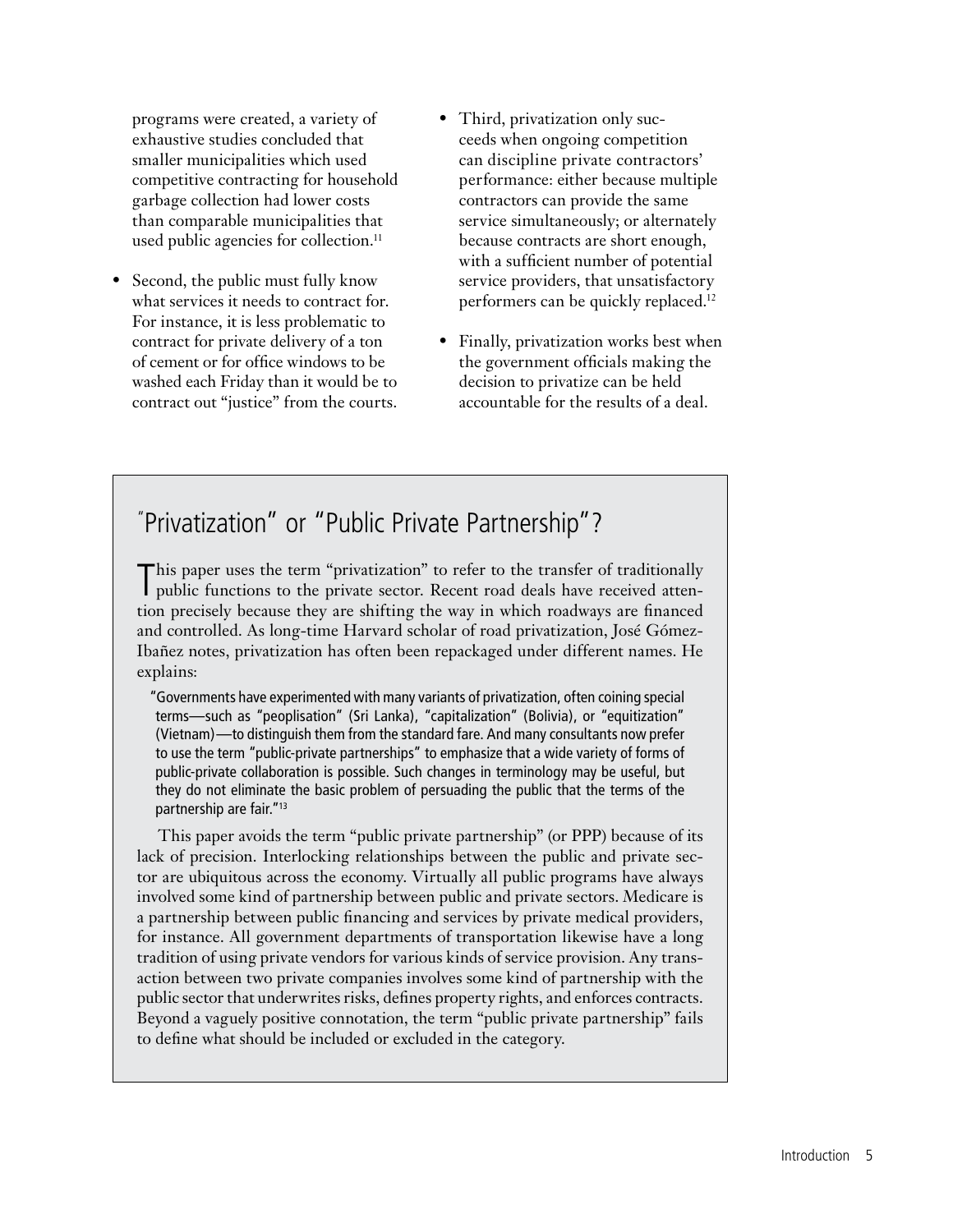Toll road privatization fails to meet all of these conditions. Public entities, not private companies, have a clear and significant advantage when it comes to longterm borrowing of capital: the ability to issue tax-free debt, which makes for a cost of capital significantly less than private capital. Second, toll leasing deals are too long-term to predict future transportation needs, making it impossible to be certain of the services that must be contracted. Third, toll road privatization creates a

private monopoly with no meaningful ongoing competition because toll roads rarely compete with one another and deals last for several decades. Many lease contracts further limit potential competition from improved free roads. Finally, the length of these deals insulates them from public accountability. The downsides of a deal are likely to surface only after officials have left office and the public has no recourse to change the contract.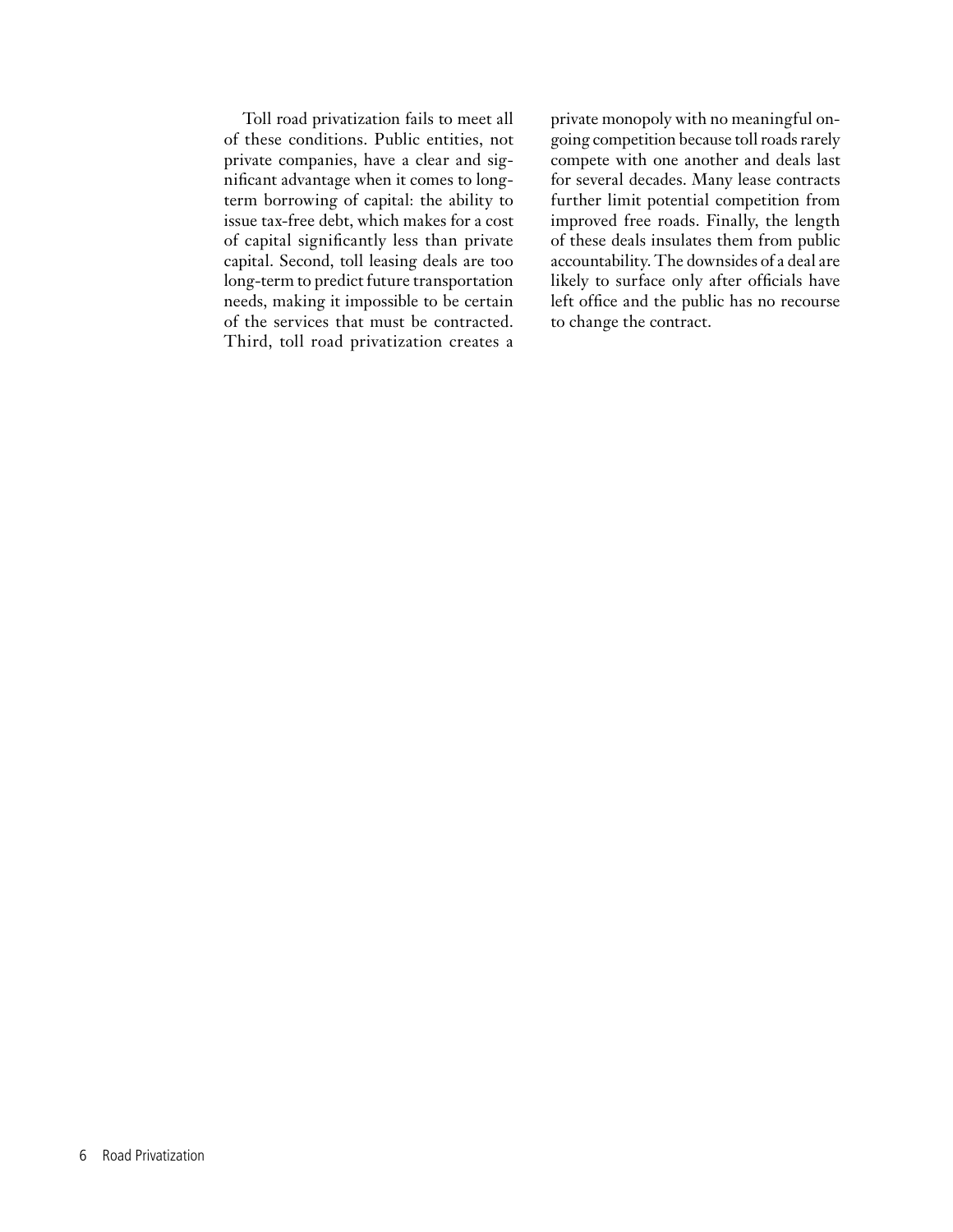### Explaining the Surge in Road Privatization

Given the obvious practical problems<br>with toll road privatization, why is<br>interest so widespread right now? with toll road privatization, why is interest so widespread right now? The current growth of road privatization in the United States is being driven by factors on both the government side and on the part of private toll road operators.



#### **Budget squeeze for transportation**

Roads across the country are under great strain in terms of growing congestion and years of insufficient investment in maintenance. The American Society of Civil Engineers graded the overall condition of the nation's infrastructure a "D."14 Part of the problem is perverse rules which discourage investment in maintenance while encouraging construction of new roads.15 Regardless, states are having great difficulty finding the money to fund their transportation programs at accustomed levels.

Governments face immediate budget crunches due to rising health, pension, energy, and construction costs. These rising costs limit states' ability to use general revenue funds for transportation. Meanwhile, gas taxes, the traditional mainstay of transportation funding have not kept up with inflation. For example, states' gas taxes have lost 43 percent of their value during the 1970s, 80s, and 90s.16 The federal gas tax, last increased in 1993, has done only slightly better.

As a result of revenue shortfalls, states will soon be unable to sustain highway spending at traditional levels. According to the American Association of State Highway and Transportation Officials, the federal Transportation Trust Fund, used for state and local projects, is projected to run into shortfall during 2009 and will need to reduce payments by 42 percent the following year unless new revenues are obtained.17 Many state level transportation trust funds are also forecast to run into shortfall in coming years.18

In the context of great investment needs and stagnant revenues, the huge upfront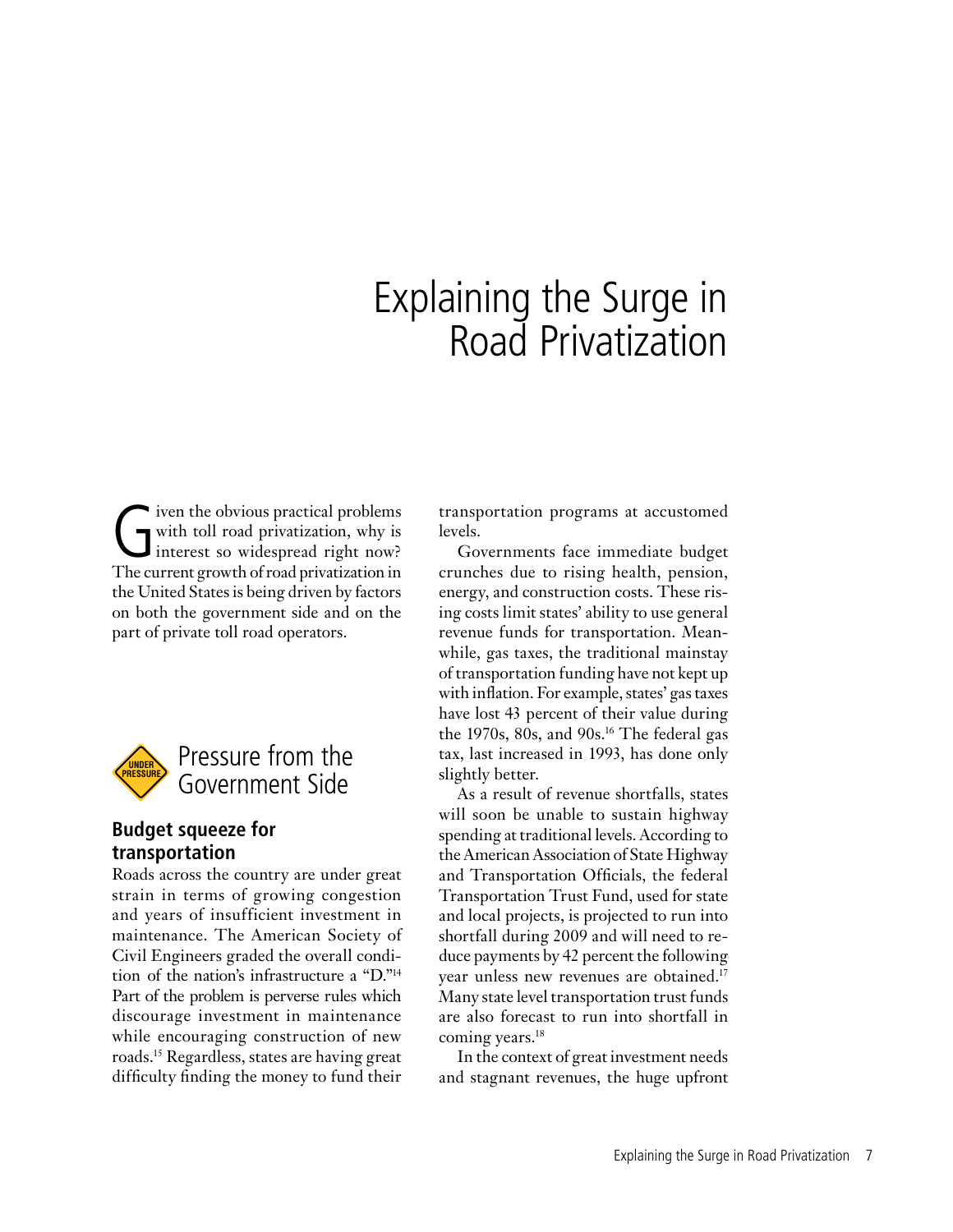payouts of toll road privatization have obvious short-term appeal.

#### **Political benefits**

Privatization of roads may also offer some political benefits to elected officials beyond the avoidance of potentially unpopular tax increases. In the short term, privatization promises a huge budget windfall, which creates budget slack and an ability to dedicate resources to favored projects. The long-term financial downside, particularly the loss of toll funds and rising toll rates paid by drivers, often is overshadowed by the short-term and initial windfall.<sup>19</sup>

Privatization may also give elected officials political cover for the toll hikes brought about by privatization deals. Potential investors claim that by outsourcing toll collection to a private company, drivers' anger over the toll hikes will not be directed at the politicians who authorized the toll hikes. Moody's bond rating agency, after conceding that governments can generate these same upfront payments by borrowing against future toll collections without privatization, offers the counterpoint that, "If they pursue the option [without privatizing], governmental authorities must take responsibility for their own toll raising decisions, rather than distancing themselves from these decisions through a long-term concession to a private entity."<sup>20</sup> Fitch bond rating service, similarly, lists as a merit of toll road privatization, the ability to "Distance government from toll increases." The report explains that, "the political risk related to toll rate increases could be minimized by transferring the authority within an overall rate-setting framework to the private sector."21

#### **Recent federal rules promote privatization**

Aggressive policies by the federal government and particularly the Department of Transportation (DOT) have also promoted

road privatization. The Transportation Infrastructure Finance and Innovation Act (TIFIA), passed in 1998, established funds for the U.S. Department of Transportation to spend on secured (direct) loans, loan guarantees, and standby lines of credit to attract private investment in surface transportation infrastructure.<sup>22</sup> The TIFIA website lists \$3.7 billion in past financing and two dozen current projects as of July 2007, mostly highway projects where private entities will be paid back through user fees. The DOT also publishes model legislation for states and a newsletter to encourage privatization of roads.<sup>23</sup>

The biggest incentives are for private "green field" deals where companies construct a toll road and then operate it and collect tolls. The federal DOT allocates over \$2 billion per year in credit which can be used to subsidize private borrowing by narrowing the difference between the public and private sector's borrowing costs. The DOT does this by providing private developers and operators access to tax-exempt bonding for highway and surface freight transfer projects. The DOT also grants private projects special federal waivers that suspend normal requirements on contracting, project finance, compliance with environmental requirements, and right-of-way acquisition.



#### **Low-Risk Profits**

In addition to the federal subsidies for green field deals, a number of factors make road privatization attractive to investors. One is the reliability of toll revenues. Compared to stocks and other investments, toll road privatization is considered a relatively secure source of long-term revenue. United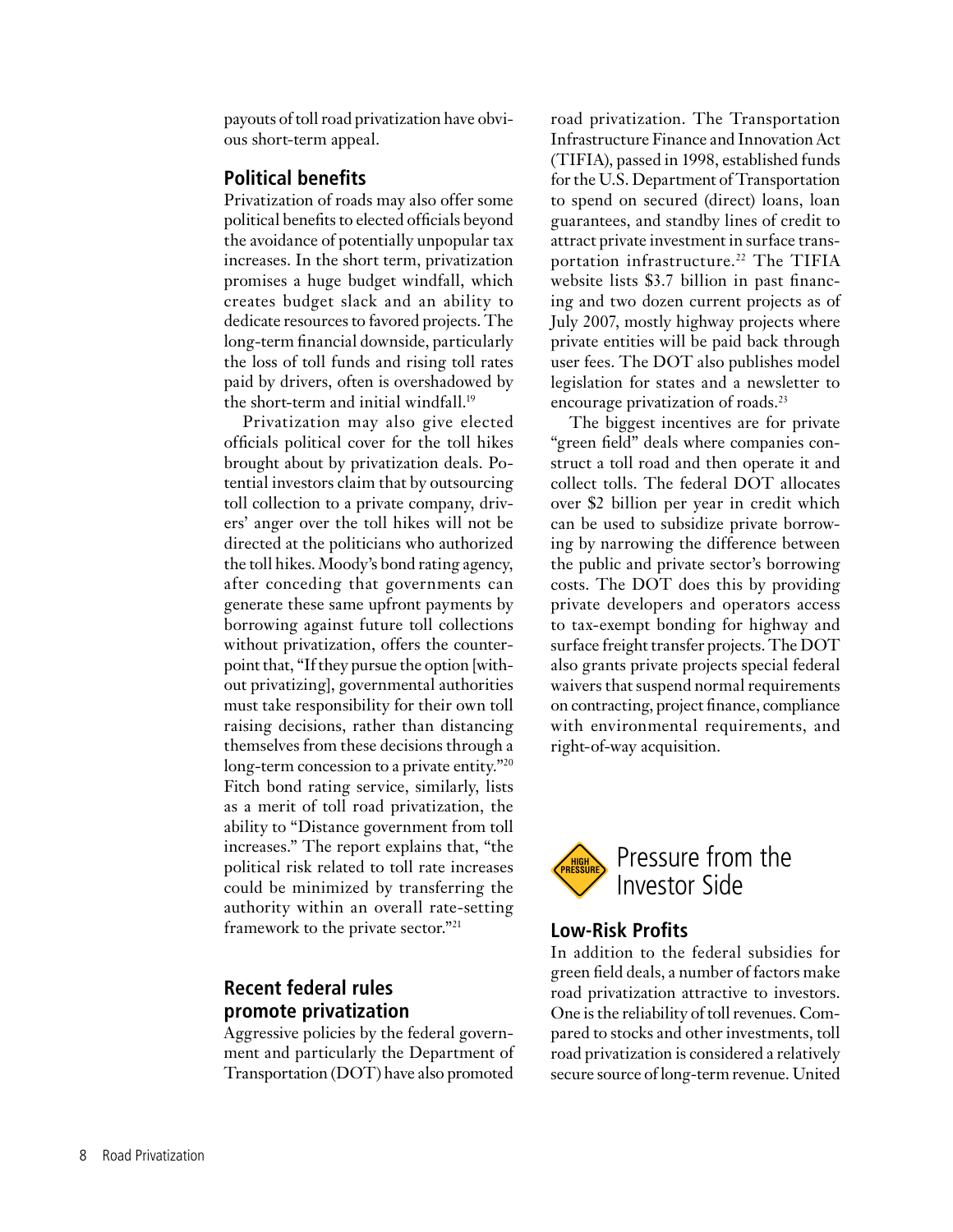States contract law further reduces the investment risks, making deals very hard for governments to undo compared to other nations with less rigid commercial laws. Toll profits reduce investors' portfolio risk as well, because the returns on these investments depend chiefly on traffic flow, which for cars isn't closely linked to other broad market outcomes.

#### **Vast Amounts of Private Money Seeking Toll Road Investments**

With all these factors favoring toll road deals, it's no surprise that private investors have been feverishly trying to take advantage of the profit opportunities. According to a report by McKinsey, private infrastructure funds dedicated to investment in public infrastructure grew from \$5 billion in 2004 to approximately \$45 billion in 2007. At least ten such investment funds were launched in 2006, and more than a dozen large ones are expected in 2007.24 Goldman Sachs, for instance, has started a \$3 billion fund just for infrastructure privatization and consults to states about how to structure privatization deals. Morgan Stanley and Carlyle Group are putting together their own funds, while Macquarie Infrastructure Co. Trust launched its initial public offering (IPO) in December, attracting over a half billion dollars in new funds for privatized infrastructure.

"New Jersey's roadways will not be sold, and they will not be leased to either a for-profit or foreign operator."



— Governor Jon Corzine (NJ), June 28, 2007

*Governor Corzine of New Jersey decided not to privatize or lease the Atlantic City Expressway, Garden State Parkway, and New Jersey Turnpike (pictured here). Governor Corzine previously served as CEO for Goldman Sachs, which advised structuring of the road privatization deals in Indiana and Chicago.* (Photo: Mark Gordon)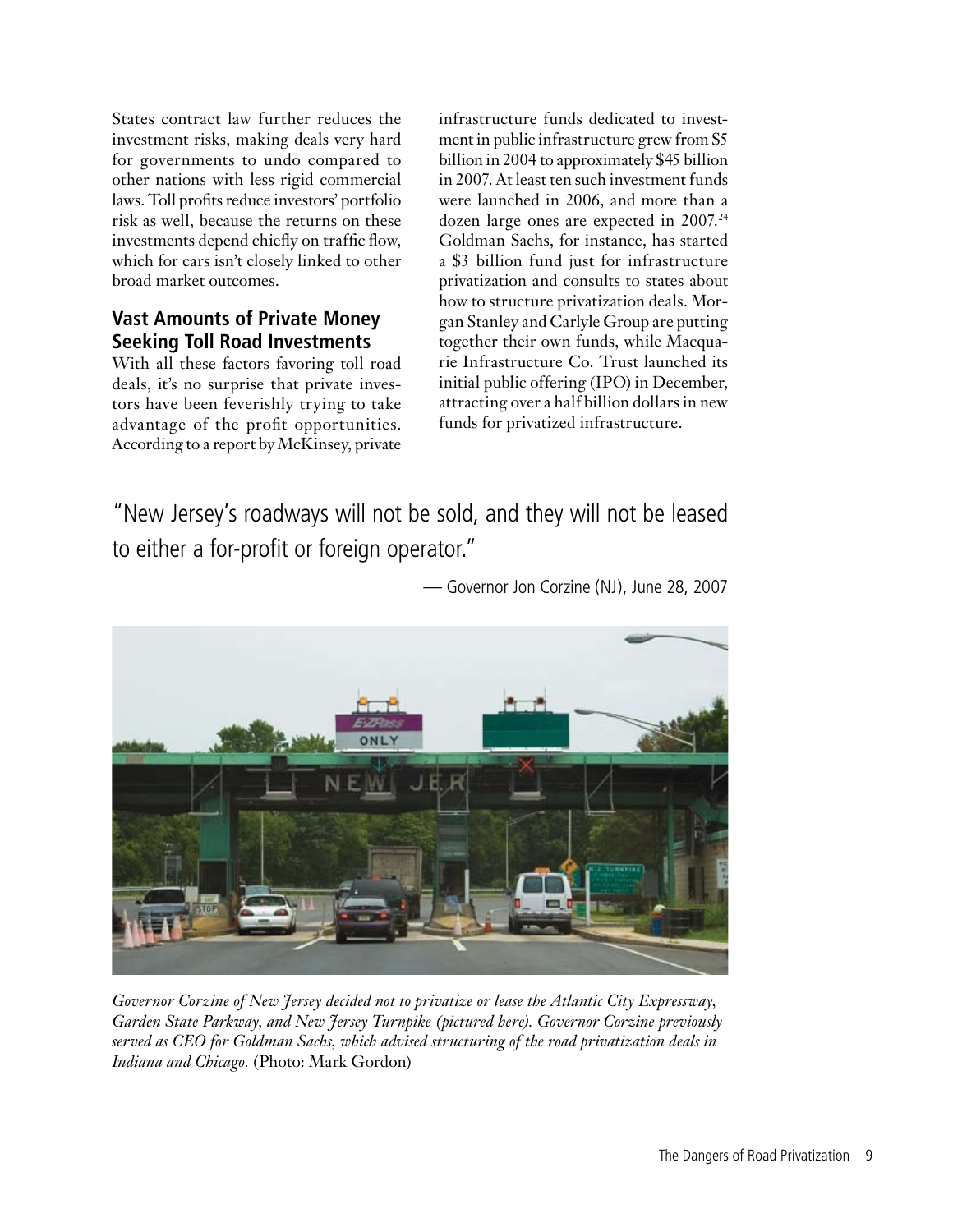### The Dangers of Road Privatization

The economics and governance of road<br>privatization are highly problematic.<br>For existing roads, outsourcing bor-<br>rowing against future toll revenue to he economics and governance of road privatization are highly problematic. For existing roads, outsourcing bora private entity is likely to produce less money than a public entity could produce. This is the case because a private toll road operator will have higher capital borrowing costs and must divert some revenues to shareholder profits. Even without these fiscal problems, long term road contracts pose a variety of serious threats to the public interest. These include fragmentation and loss of public control over transportation policy, and an inability to prescribe future needs in contracts signed decades earlier.



Transportation policy has tremendous impacts on quality of life, health, and cost of living. It determines the level of traffic congestion and air pollution, the safety and quality of the roads, the many costs of driving and car ownership, the availability of high-quality and affordable mass transit alternatives, and the development of future land-use patterns. What may seem beneficial from a narrow profit perspective does not necessarily benefit transportation networks more generally.25 Public control of key toll roads is therefore necessary to ensure coherent transportation planning and policy making over long periods of time.

Any driver knows how events that take place on one road affect other connecting and alternative routes. Thus, toll levels, maintenance and safety standards, and congestion on a toll road have a substantial impact on the number of cars using alternative routes, including local roads and mass transit. Decisions about how to operate and manage major roadways can have the effect of creating traffic policy for an entire jurisdiction.

Road privatization elsewhere has shown that a private operator's profit motives lead to very different management decisions than a government would pursue. Four examples from recent road privatizations illustrate these potential dangers: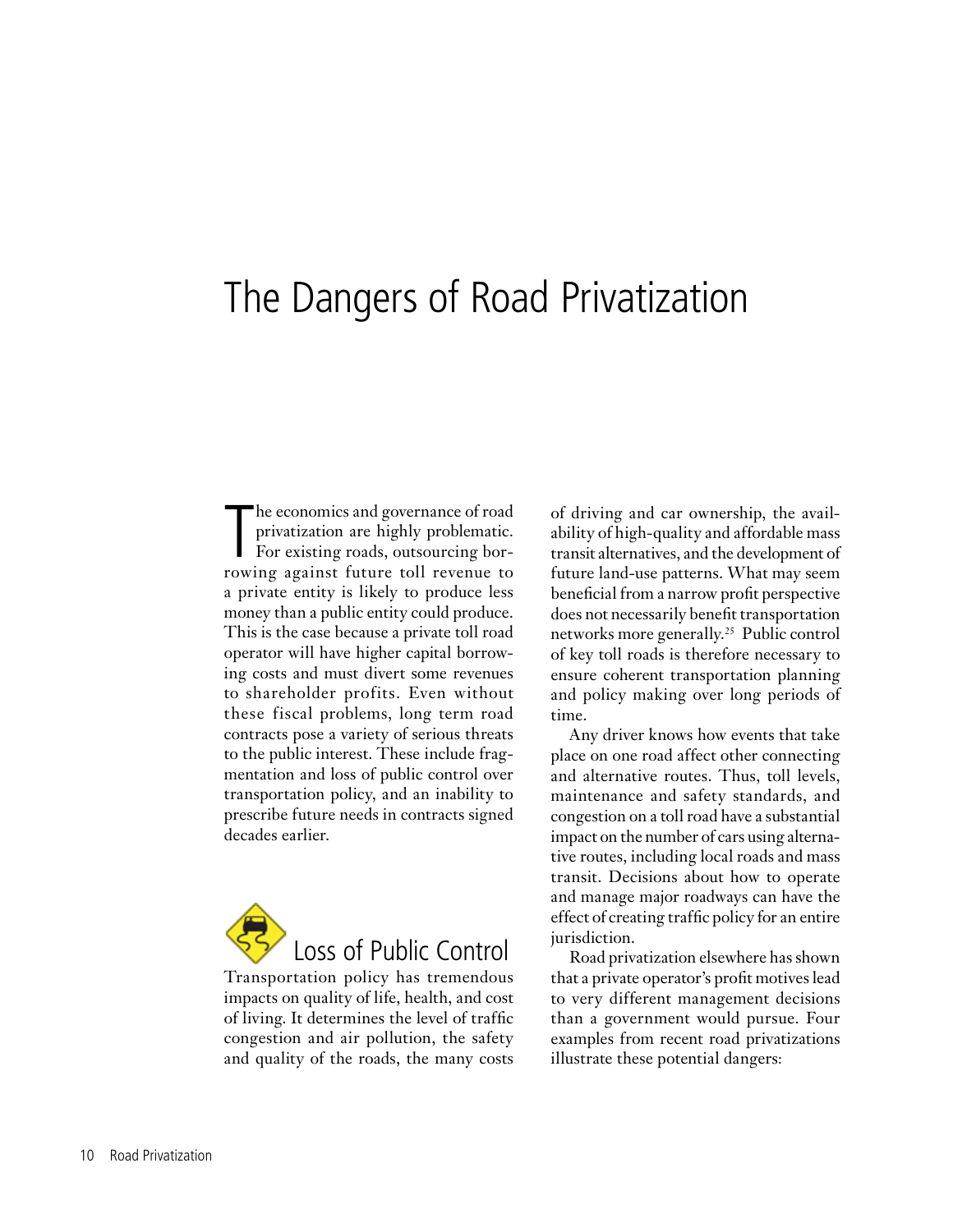- **Non-Compete Clauses**—Some privatization contracts explicitly limit the state's ability to improve or expand roads. Private investors fearing that improved free roads would compete with their paying traffic obtained noncompete clauses in California, Colorado, and to a lesser extent, Indiana. In Colorado, a private toll road deal went so far as to require adjacent municipalities to add stop lights as a way to slow nearby local roads.<sup>26</sup> California, which used a private concession deal to create new toll lanes in the median of State Road 91, subsequently was forced to buy back the road because non-compete clauses prevented the state from improving the corridor and led to constant litigation. Noncompete restrictions hinder the state's ability to conduct effective transportation policy because other major roads will compete for cars with the toll roads, especially when privatization deals send toll rates sharply upwards and drivers seek alternative routes.
- **Private Toll Decisions = Broad Private Control of Traffic Management**—Private toll operators can generally increase revenues by raising toll rates, even though the higher rates will cause some trucks and cars to choose alternative routes. For the private operator, the additional toll rates more than make up for any loss of income from diverted vehicles. But from the public perspective, the diverted traffic may clog local roads, increasing congestion and pollution in local communities. Substantial traffic diversion, particularly of trucks, resulted in the wake of the 1991 New Jersey Turnpike toll hike. New Jersey responded by rolling back some of the toll hike for trucks to entice them back onto the Turnpike, a move that would not have been possible under privatization,

at least not without paying the private firm for the lost revenue. From a private toll road operator's perspective, the gridlock and pollution on local roads may actually be desirable because drivers will be more likely to pay still-higher tolls.

 It's important to recognize just how much control over toll policy private operators gain via the maximum toll hike schedule that privatization deals provide. If the rules for increasing toll rates under the Chicago toll road deal had applied to the Holland Tunnel since its inception, that roadway could presently charge a one-way toll of more than \$180. As a practical matter, an operator would be unlikely to charge that price because nearly all drivers would instead take alternate routes. But the operator would be free to charge whatever the market would bear to maximize profits. Moreover, in order to maximize profits, the toll operator can also offer discounts to particular types of motorists and encourage traffic between certain exits or at certain times. Together these provisions enable the operator to dictate who drives on the toll roads at what times.

• **Creates "Tax" on Normal Policy Making**—The Indiana deal also requires the state to pay investors compensation for reduced toll revenue when the state performs construction such as to add an exit or build a mass transit line down the median. This compensation would add significantly to the cost of construction, and the state could potentially not afford to do the work it would otherwise perform. As an added complication, the exact level of these future payments might be subject to dispute and lawsuits. Transportation policy should be made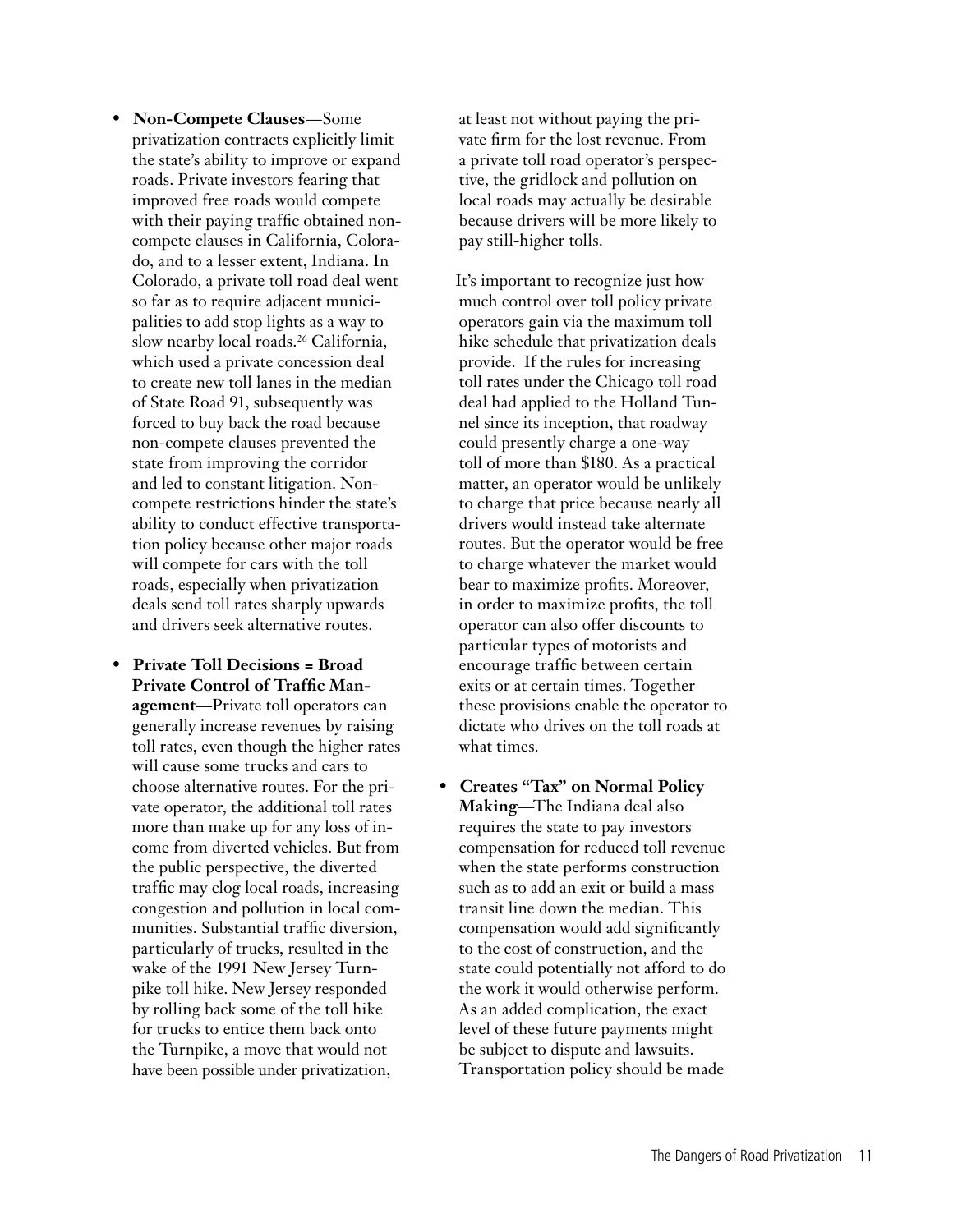according to what's best for the public, not limited by what kinds of extra payments may have to be made to a private operator.

• **Inability to guarantee state-of-theart safety and maintenance standards**—The public may want major traffic arteries to have cutting-edge safety technologies and road management upkeep; but road operators do not know what these will cost. Private operators want protection against large increases in safety or maintenance costs. The Indiana privatization deal, as a result, does not guarantee state-of-the-art standards. Under that deal, the state of Indiana can require the operator only to meet generally applicable safety standards. To get state-of-the-art, Indiana must pay the cost of constructing and maintaining the higher standards, as well as compensate the private company for any lost tolls caused by the construction. In other words, if Indiana intends to bring its toll road up to state-of-theart standards, it must pay dearly.

In the future, new standards may include things such as new surfaces, embedded road sensors, or technologies that are not currently envisioned. The Chicago Department of Transportation, for example, has recently conducted a study which finds that using a new type of road surface that includes recycled rubber is slightly more expensive than regular asphalt but creates a number of public benefits. It reduces the strain on sewers and other water infrastructure because the surface is porous enough to allow water to return back into the ground. It also creates an outlet for used tires that are otherwise difficult and costly to dispose of in landfills. Despite the potential public benefits, a private operator would most likely be dissuaded from upgrading to this standard by the

extra costs and few benefits for their own bottom line. Since the new technology was developed after the Chicago road deal, its installation isn't in the contract. Chicago would presumably miss out on the benefits unless they were going to pay more to the road operator.<sup>27</sup>



Private investors are so eager to purchase existing toll roads that they are willing to offer impressive up-front payments in order to collect future tolls from the public. To give a sense of scale, the \$1.8 billion sum paid for the 99-year lease on Chicago's Skyway is enough to pay every resident in Chicago a one-time sum of \$643.28 The consortium that purchased a 75-year lease to operate the Indiana Toll Road paid an even greater sum: \$3.8 billion. Potential privatization deals for the New Jersey and Pennsylvania turnpikes mentioned payments between \$10 billion and \$30 billion. For elected officials struggling to plug chronic budget shortfalls, these short-term windfalls are enticing.

As impressive as the upfront payments are, they pale in comparison to the likely value of the tolls traded for them, and are less money than public entities could generate doing the same financing themselves.

Financial analysis by experts in asset valuation confirms how privatization deals and offers have failed to supply full value for the future tolls that private companies are expected to collect.

• Analysis of the Indiana and Chicago deals by Dennis Enright of NW Financial, a New Jersey investment bank, found that the private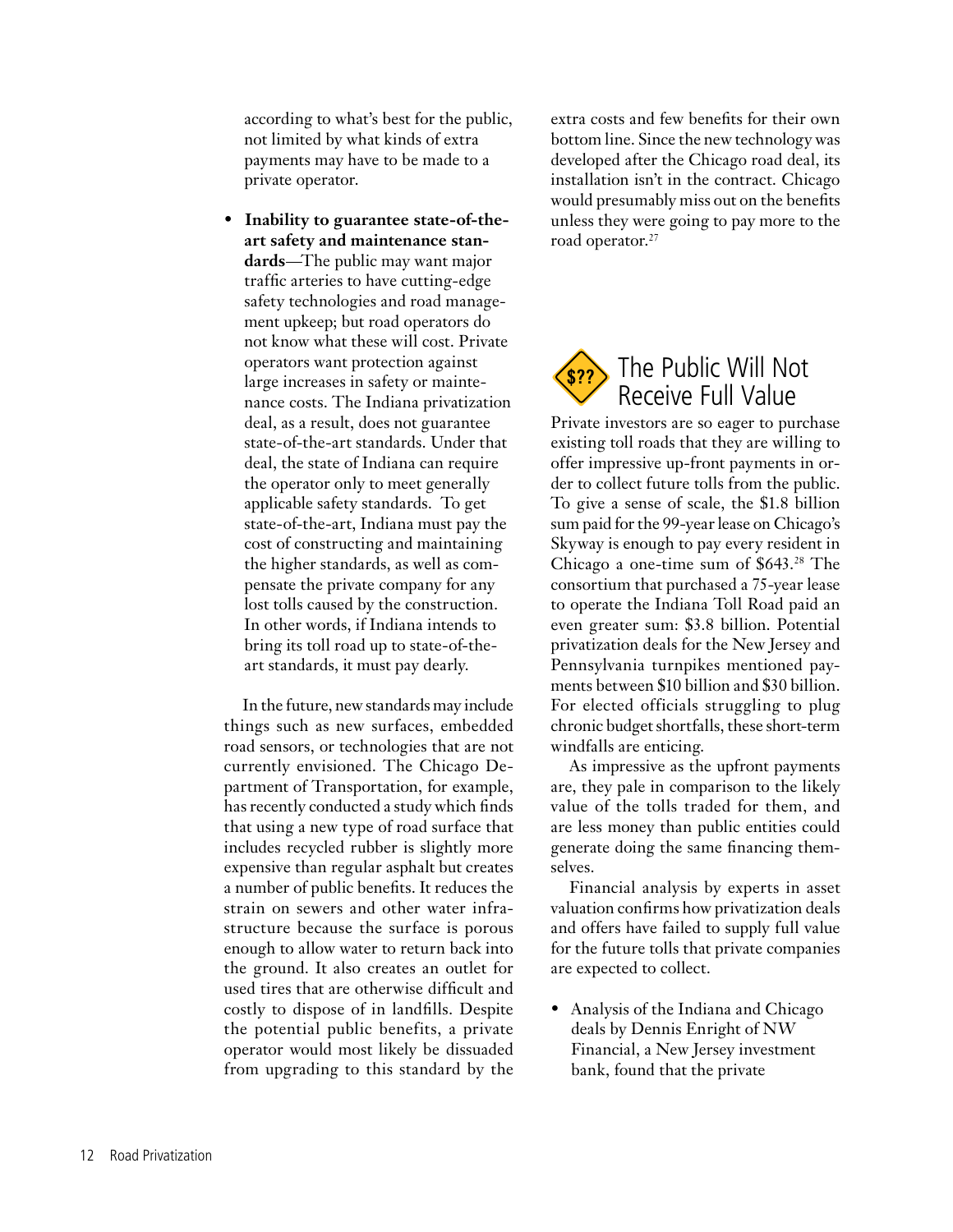investors in those deals would likely recoup their investment in less than 20 years. That analysis is confirmed in at least Indiana's case by the company that won the bid. The company Macquarie sent investors a presentation asserting an "Anticipated 15 year payback to equity."29 Given that Indiana's deal is 75 years long, and Chicago's is 99 years, the analysis demonstrates that governments in these states received far less for their assets than they are worth.

- Economist and long-term valuation expert Roger Skurski at the University of Notre Dame finds that the \$3.85 billion Indiana Toll Road lease should have more reasonably been valued at \$11.38 billion.<sup>30</sup>
- In Texas, the Department of Transportation initially excluded the public toll authority from bidding to build and run a new toll road they planned near Dallas, even though it connected to another one of their roads. The winning \$3.1 billion private bid would have generated an estimated 12.5 percent rate of profit on its equity investment and would have required the public to compensate Cintra, the private company, if a "competing roadway" was built within 20 miles. One state senator initiated hearings which led to a temporary moratorium on private deals and the toll authority was allowed to bid. The public authority's bid offered an estimated \$1.9 billion in additional proceeds, calculated on a net present value basis, despite the public entity's higher estimated investment for constructing the road itself.31 The state was able to cancel its initial contract with the private operator.
- In testimony before the New Jersey

Assembly's Transportation Committee, securitization expert Peter Humphreys made clear that without privatization the state could generate a large upfront payment even without aggressive toll hikes. By securitizing future toll revenue, he calculated, the state could generate an up front payment of \$1.2 billion for each annual \$100 million of future toll revenue it securitized for 15 years. Given that New Jersey tolls currently generate \$700 million a year, a single deal without a single toll hike would then generate \$8.4 billion over 15 years.32

Figuring out the fair price for a toll road is a high-stakes guessing game. The longterm value of the upfront payment itself depends on predicting correctly the extent to which inflation will erode the value of those dollars and what rate of return investors could have otherwise garnered with the money. Expected revenues depend on future toll rates and how many cars and trucks will use the road, as well as whatever lesser revenue may be obtained from service-area vendors and development of future advertising and amenities. Private concession deals attempt to reduce uncertainty by indexing future toll rates to factors such as inflation and the growth of the national economy; but much uncertainty remains on the revenue side. Meanwhile, the road operator's costs will depend on factors such as future maintenance and improvements, the number of workers that will be employed, and the cost of providing road safety and snow removal. All of these factors will themselves be influenced by future trends in transportation technology and demographics. The actual cost for a private operator will depend also on which unanticipated future road improvements their lawyers would be able to force the state to pay for.

Despite the uncertainty over actual future costs and revenues on toll roads, a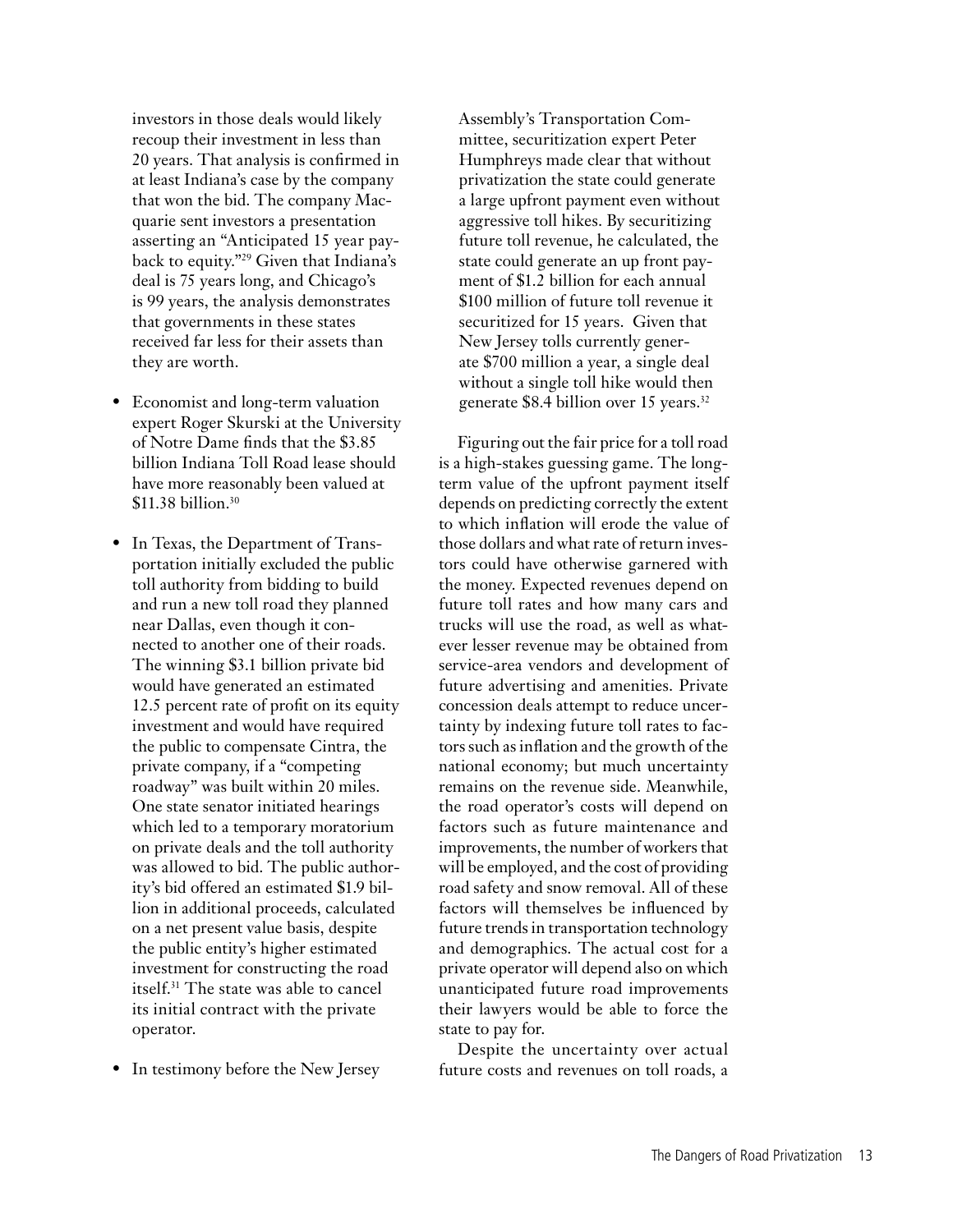number of factors prevent the public from receiving full value for a concession deal.

#### **Private Investors Have Higher Costs of Capital**

Private companies have higher long-term borrowing costs than public entities. According to analysis by Dennis Enright at the investment bank NW Financial Group, public sector costs for raising capital through debt are a full 35 percent less than the lowest cost of money that a private entity can hope to obtain.33 The actual financing arrangements, would, of course, be more complicated; but the basic public advantage when it comes to the cost of raising debt stacks the cards against a private deal.34 Government will continue to have lower borrowing costs because it can issue tax-free public-purpose bonds, and bond traders are willing to accept lower interest rates on public bonds.

The higher cost of capital alone means privatization deals will create significant public losses. Even when multiple private companies bid for a public toll road, their higher long-term borrowing costs will get passed onto the public in the form of a lower upfront payment than the government could raise borrowing against the same future toll hikes without using the private road operator as an intermediary. Stated differently, privatization requires greater toll hikes to generate the same up front payment as would be necessary without privatization. According to the NW Financial Group study, "doing such a deal with non-public ownership will result in tolls 20 to 30 percent higher than a public deal of equal size."35

There's no debate about whether public borrowing costs are lower than the private sector. Deloitte, a major consultant on privatization projects, argues for instance, that, "with the maturing of the private finance market in the United Kingdom, the financing costs difference between the private cost of capital and public borrowing is now in the range of only 1-3 percentage points."36 Defenders of road privatization may argue that private-sector efficiencies will offset the private sector's higher borrowing costs, but the higher costs themselves are not at issue.

#### **Minor Potential Cost Savings on Existing Toll Roads Do Not Offset the Higher Costs**

Privatization advocates often counter concerns about the high capital costs of privatization by talking about potential efficiency increases from private operators. Relatively minor cost savings may be gained by avoiding public-sector rules about hiring standards.<sup>37</sup> Overall, however, the potential savings are so financially limited that road companies do not even mention them to their own investors. Macquarie Investment Group, in its own PowerPoint presentation to investors on the Indiana deal, reports "no significant cost savings envisaged."38 Similarly, a leaked document from a private operator proposing a \$30 billion deal in New Jersey explicitly states that the value is due to toll rate increases, not operating efficiencies.39 In sum, private operation cannot be expected to produce sufficient cost savings to offset the high costs of privatization.

Privatization decisions should be distinguished from other kinds of modernization that may accompany privatization efforts. Modernization can be accomplished under either public or private auspices. A particular public toll authority may, for instance, be slow to adopt electronic tolling while a potential private operator promises to install the new technology promptly. In this case, the elected officials have the authority to instruct the toll authority to modernize, even if they have to pass new legislation or appoint new toll authority managers to speed the process. Alternately, the public could hire the private operator just to install the new system.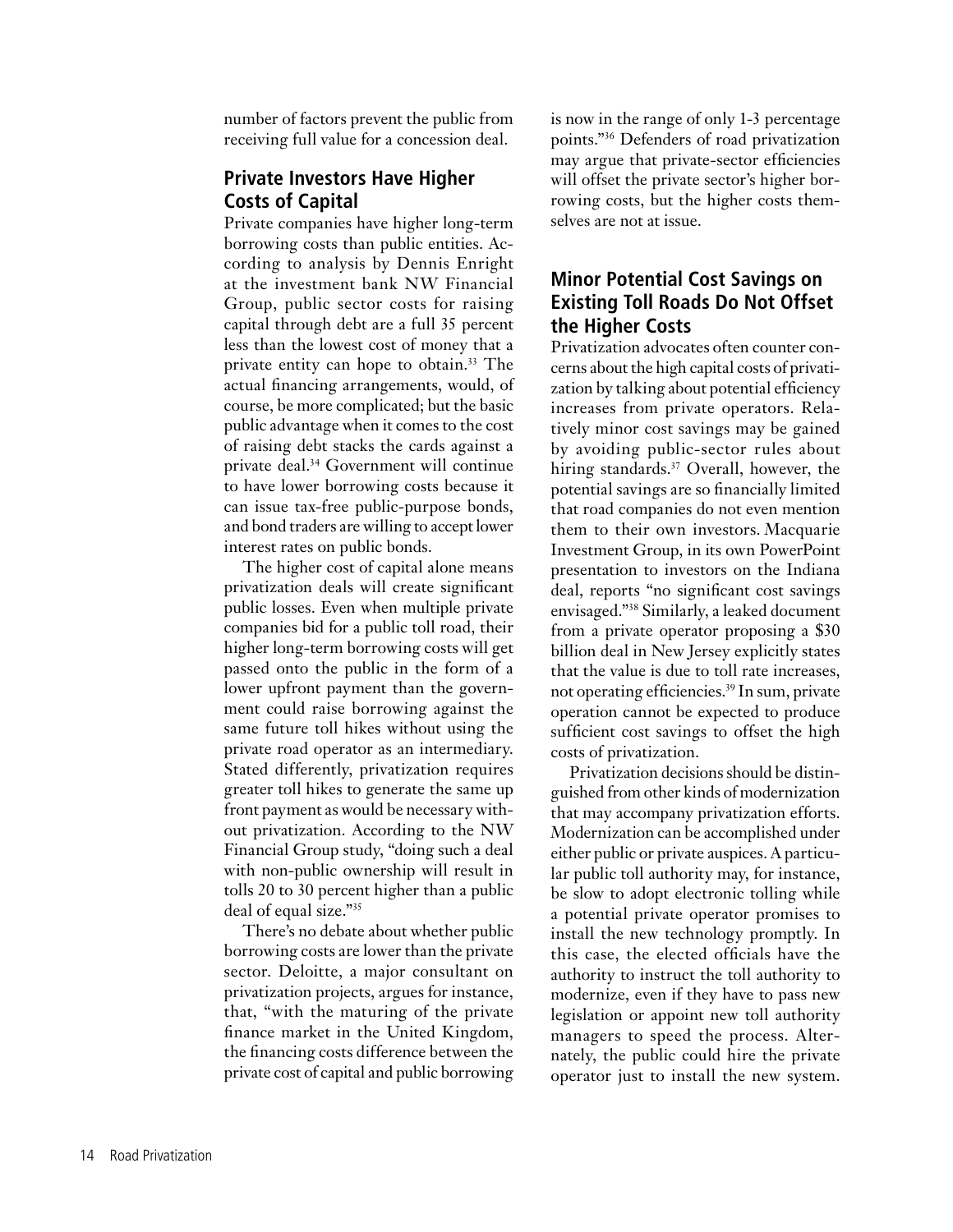Modernization does not require a private operator and the associated loss of public value and control.

Modernization should similarly be distinguished from privatization in situations where the state seeks to build a new toll road or expand an existing one. There are potential gains and risks to outsourcing construction project design and oversight to a private firm. In some cases a private builder in a "design-build" project may better manage the risk of cost overruns. But, as problems with Boston's Central Artery "Big Dig" project managed by Bechtel/ Parsons Brinckerhoff illustrate, private outsourcing can lead to its own problems with cost, safety, and quality.<sup>40</sup>

The point is that service provision should be distinguished from financing and long-term ownership. Giving greater discretion and incentives to a private builder need not entail private ownership or private financing of the completed road.

#### **Private Deals Must Also Cover Private Shareholder Profits**

While the high capital costs of privatization alone ensure the public cannot get as much value from a private deal as it could from a public one, the money the public loses in these deals is also driven by the high profits the investors make. For instance, Cintra, one of the companies purchasing the Chicago Skyway, revealed that it anticipates to bring in a 12.5 percent return on the equity they invested.<sup>41</sup> Whatever the profit share allocated to shareholders, this is a net loss to the public.

#### **Transaction Costs**

Privatization deals also create significant legal and monitoring costs. For governments to try their best to avoid unintended consequences, they must spend dearly on high priced lawyers and analysts to conduct asset evaluation, performance monitoring,

and contract enforcement. Goldman Sachs was paid \$20 million for financial advice on the Indiana privatization deal and \$9 million for the Chicago Skyway deal.<sup>42</sup> The state of Texas similarly spent \$19 million on upfront legal fees and an environmental study of the proposed deal to build State Highway 121.<sup>43</sup> Many of these costs would also be incurred if the government opts to use a public entity such as the turnpike authority to securitize future toll revenues for an upfront payment. Under a private deal, however, additional state inspectors and lawyers would be needed to interpret the contract and litigate to ensure that the private operator was upholding the terms of the deal.



The loss of control and lost value from privatization are greatly compounded by the fact that the contracts last much longer than the public can foresee or for which elected officials can be held accountable. The Chicago and Indiana lease deals will stretch for multiple generations: 99 years and 75 years respectively. Private investors prefer deals at least 50 years long, because that length allows them to qualify for favorable tax treatment.

To appreciate how profound future changes will be over these time frames, they must be put in perspective. Consider these transportation-related milestones: Henry Ford introduced the Model T in 1908, 99 years ago; the George Washington Bridge opened in 1931, 76 years ago; and Congress created the interstate highway system in 1956, 51 years ago. Similarly, population changes during these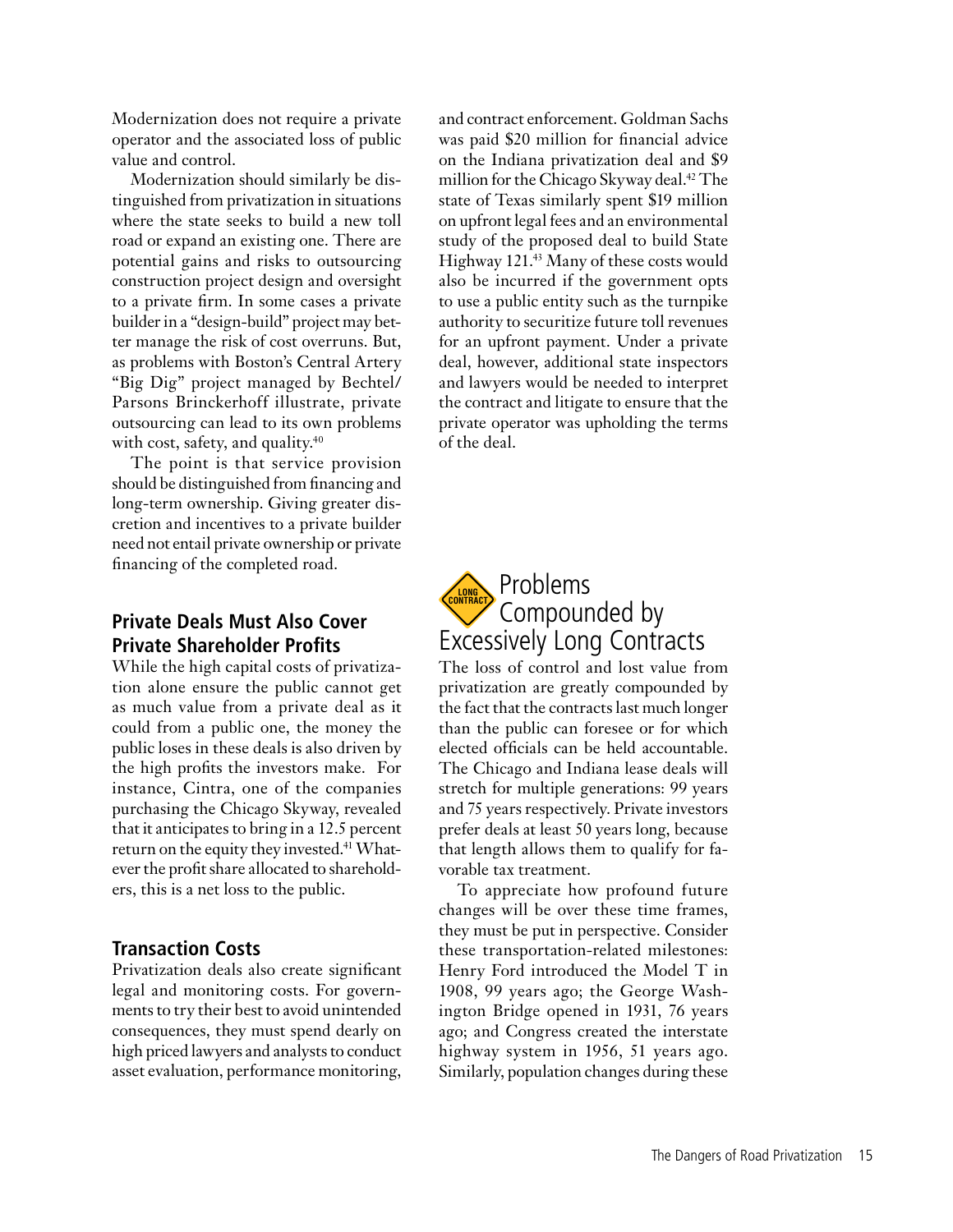time periods can be dramatic. Metropolitan areas have doubled their populations in the course of a few decades, creating huge changes in transportation needs. Massive, unforeseeable changes will likely take place for transportation technology, networks, demographics, and the distribution of population over time frames like those in the Chicago and Indiana deals. In the face of such uncertainties, governments cannot predict their transportation needs, nor the revenue potential of the its toll roads, well enough to negotiate a deal that fairly allocates risks, dictates policy, or sets a fair price.

No contract can be well crafted enough to solve these problems. Even the most public-minded elected officials with the best lawyers and consultants can not draw up a leasing or concession contract that will predict the public's needs and contingencies in the distant future. Ambiguities in the future interpretation of a contract under unforeseen circumstances may have huge stakes and may need to be litigated. Officials should not believe that they can outfox lawyers for private toll-operating entities in drawing up these contracts.

Professor José Gómez-Ibáñez at Harvard

who has written numerous books on infrastructure privatization describes this problem as "the overuse of long-term concession contracts as the method of regulation." He explains that, "the concession contract attempts to describe completely the obligations of the private firm to the government and vice versa, and it can not be changed unilaterally by either party. …The main risk with concession contracts is that an unforeseen event will make the contract unworkable for one or both parties. In such cases, the parties face a difficult choice of whether to renegotiate the contract or try to live with its unsatisfactory terms until the concession expires."44

Beyond the uncertainties inherent in a multi-generational time frame, an additional issue of good-government arises: disenfranchisement of future generations of voters. Private investors specifically seek out essential thoroughfares which lack attractive alternative routes. These highways are vital infrastructure, integral to the daily lives of residents. So long as the State, directly or through a Turnpike Authority, retains control over its toll roads, voters have the ability to hold decision-makers accountable. Turning over control of the



*Cars lining up for the opening of the Pennsylvania Turnpike in 1940* (Photo: Pennsylvania Turnpike Commission).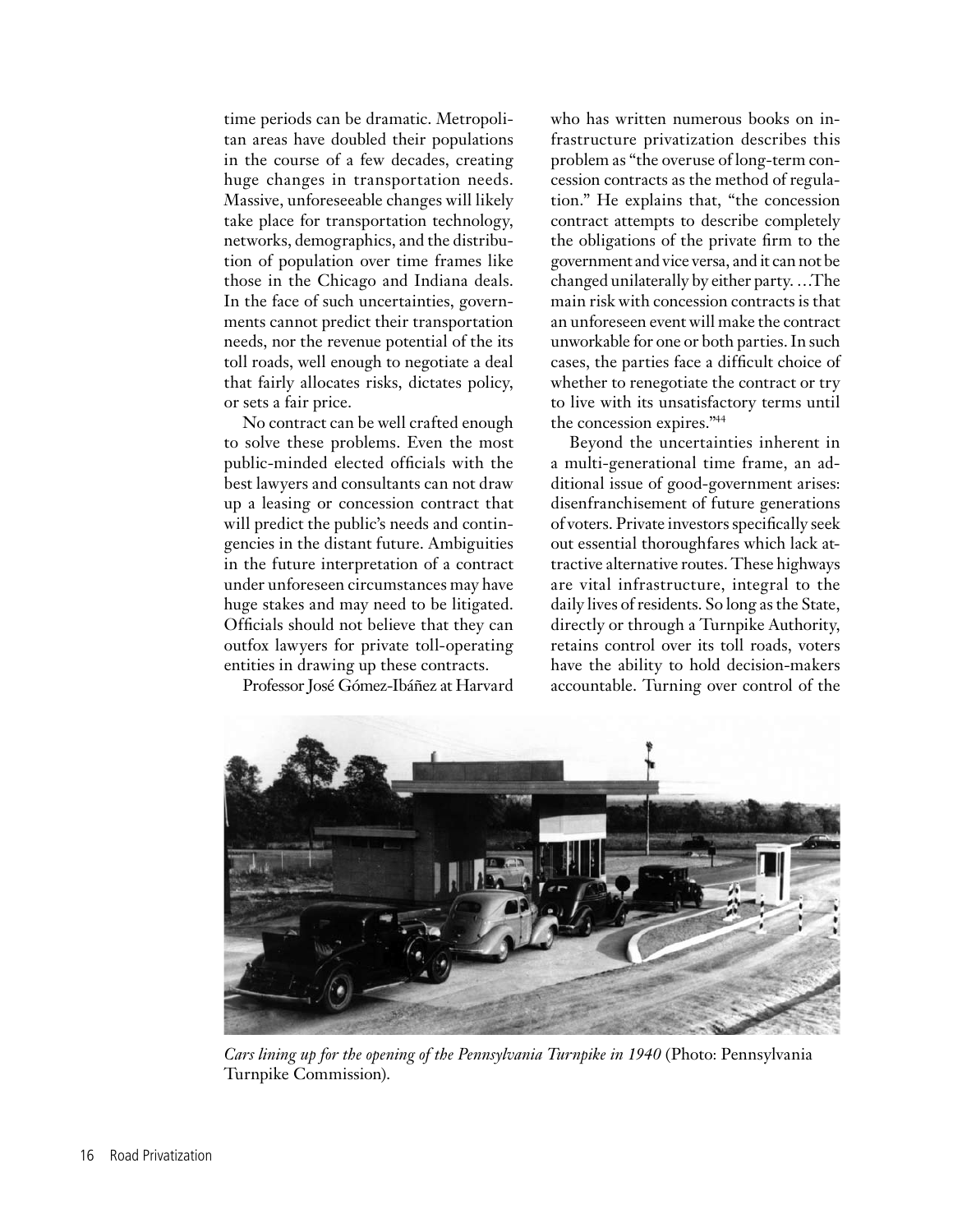

*Winter road maintenance in the early days of the Pennsylvania Turnpike.* (Photo: Pennsylvania Turnpike Commission.)

roads to private investors eliminates that accountability and binds future voters to present-day decisions. Doing so for several generations of voters is simply anti-democratic.



### Lack of Transparency and Accountability

Given the profound implications of road privatization, no deal should be approved if the public has not had the opportunity to review, question and comment upon it. The Indiana and Chicago leasing deals were finalized with very little public deliberation or oversight. Texas would have lost billions of dollars in lost revenue if public hearings did not expose the higher payoff that could be offered by the public authority. Full transparency requires public hearings plus disclosure of a potential deal's terms, and any related contracts and subcontracts well before a decision is made.

Likewise, citizens need to be able to hold their representatives accountable for their decision to approve (or not approve) any privatization deal. Opinion polls show the public generally opposing road privatization.45 In order to avoid a situation in which

the executive branch approves a deal which legislators subsequently disavow, the legislature should also be required to vote on the final terms of any potential deal. This is akin to the way that Congress is required to ratify trade deals negotiated by the federal executive brance. Legislators who must defend their votes will listen more closely to the public. Needing legislators' votes, states' governors must also be more attentive to public opinion.



Politicians sometimes have a penchant for one-shot "solutions" that actually aggravate long-term budget problems. The payoff structure of road-privatization deals tends to lead to fiscally irresponsible budgeting. States or local officials may be attracted by the immediate payoffs of privatization deals because they face long-term revenue shortfalls that prevent them from funding public programs or force them to face criticism for tax increases. But because privatization payoffs are financed through future toll revenues, they can actually make future budget shortfalls worse.

For instance, the Indiana Toll Road deal used a 75-year lease to finance a ten-year transportation plan. Whatever structural budget shortfalls Indiana faced before the deal will return in year 11, but the state will need to face these shortfalls without the yearly revenue from its toll road or the possibility of raising those tolls for public purposes in the future.

If privatization deals are really intended to address long-term budget needs, then their proceeds should be dedicated to paying off other kinds of long-term budget shortfalls, such as debt and transportation trust funds.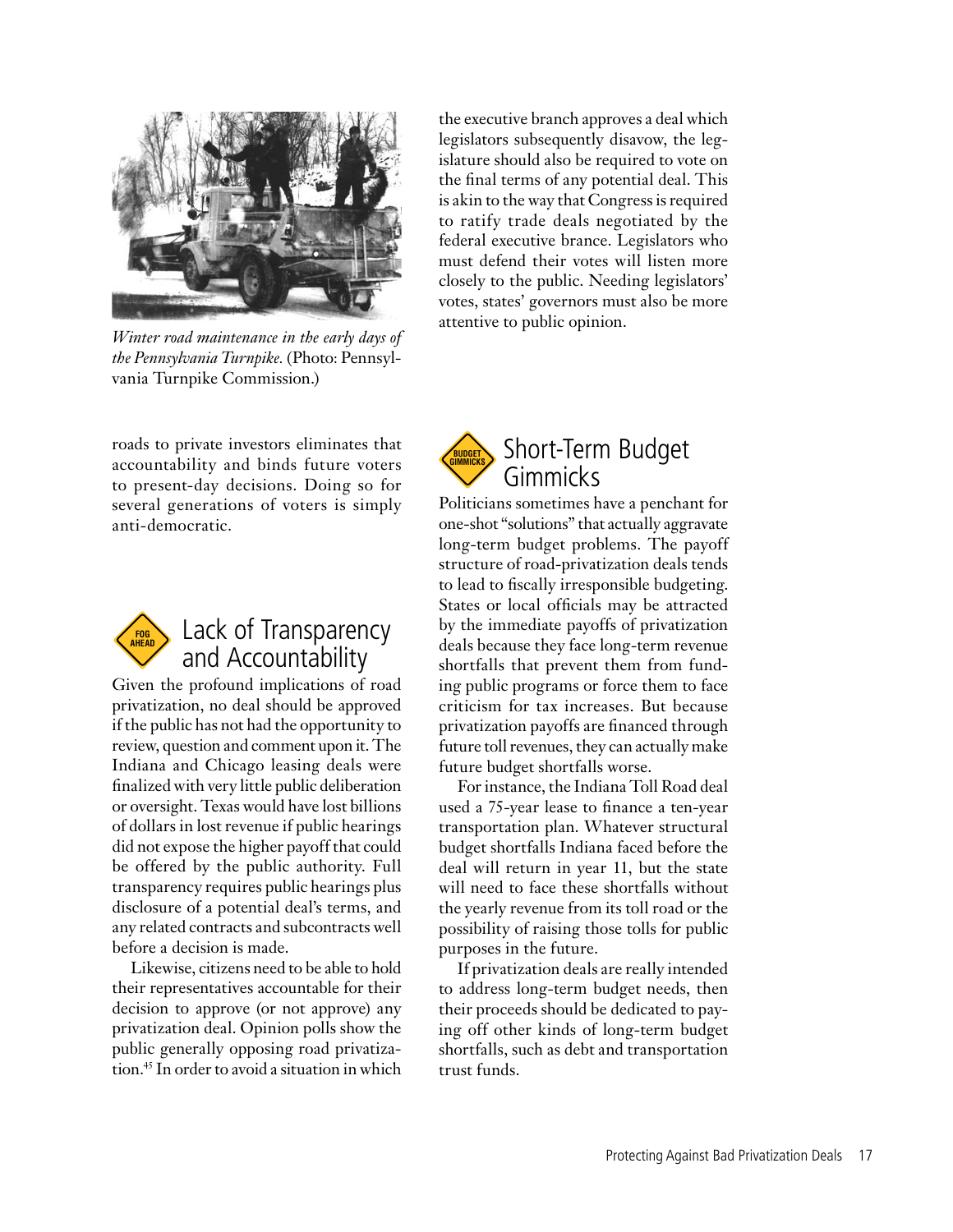### Protecting Against Bad Privatization Deals

hen considering potential privatization deals, public officials need to apply basic principles and to benchmark potential deals against the performance of similar borrowing and toll increases by a public authority. For "green field" deals to build new roads, public officials should specify exactly how private entities might add value, and whether those more limited tasks might be outsourced while retaining broader public control and financing.

Basic public interest principles can protect against bad privatization deals. The following seven guidelines can help public officials spot a lemon of a privatization deal, one that does not adhere to the following conditions:

- **Public control** retained over decisions about transportation planning and management without financial penalties;
- **Fair value** guaranteed so future toll revenues won't be sold off at a discount. Any upfront payment must exceed what a public entity could deliver, and windfall revenues must be shared if future traffic exceeds projections;
- **No deal longer than 30 years** because of uncertainty over future conditions and because the risks of a bad deal grow exponentially over time;
- **State-of-the-art maintenance and safety standards** instead of statewide minimums;
- **Complete transparency** to ensure proper process;
- **Full accountability** in which the Legislature must approve the terms of a final deal, not just approve that a deal be negotiated; and
- **No budget gimmicks** because a deal must make long-term budgetary sense, not just help in the short term.

Transparency and accountability will force public officials to face difficult questions. When forced to measure up to these public interest principles, public officials are less likely to see high-priced road sell offs as an "easy out" to their difficult budget problems. There are no easy and attractive answers to questions such as what happens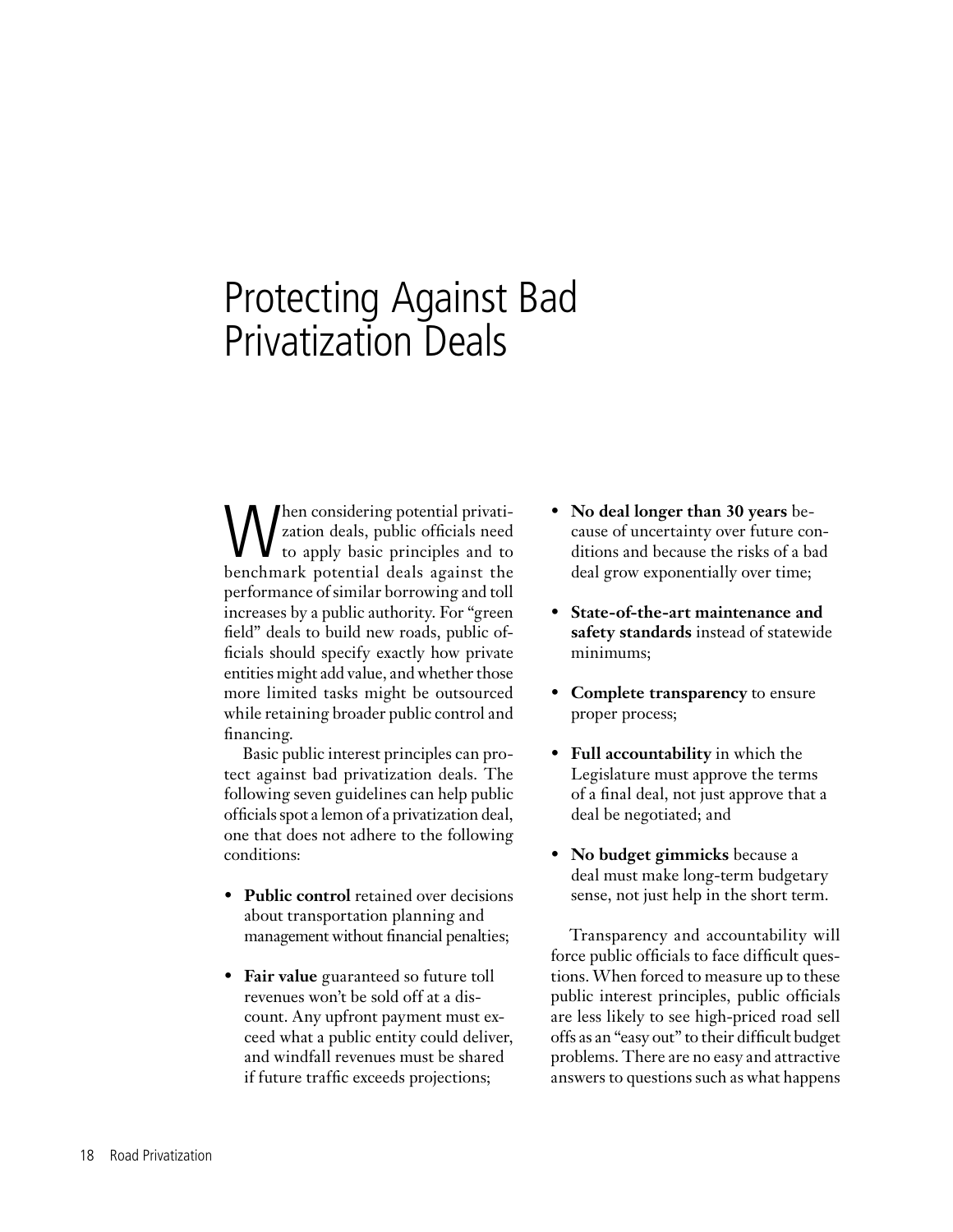if diverted traffic from increased tolls leads to gridlock in nearby communities.

Public interest protections also prompt investors to internalize some of the risks that the public would otherwise incur from privatization. Many potential investors may be discouraged by a lack of secrecy or by the possibility of disruptions to future traffic flow, for instance. Investors may also reduce the upfront amounts they are willing to offer. But the tradeoffs will be more realistically expressed in the sale price.

By challenging privatization proposals to financially outperform what the public sector could produce with the same borrowing and toll increases, privatization proposals can be evaluated more pragmatically. Promised operational efficiencies can be evaluated on their own terms. And ideological claims that assert infrastructure privatization will "untap the dormant value of public assets," can be understood as little different from taking out a second mortgage on one's home.

If it is established that the public toll road authority or other public special-purpose entities can deliver better financing than private bidders, this still does not mean that public "monetization" of future tolls is a good idea. It should be evaluated the way any bond issuance or other borrowing would be: by judging whether the benefits of upfront investments would outweigh the longer-term debt burden.

If public agencies are going to outbid private contractors, they must be able to make a credible commitment that the agency will actually follow through in raising tolls. The state may need to circumvent statutory debt limits or have them

removed. "There is no doubt," according to a study by the Keston Institute for Public Finance and Infrastructure Policy, "that if the public sector was willing to increase tolls at the same rate proposed by private investors that the public sector could raise as much money as the private sector through long-term concession deals."46

Similarly, when considering any potential privatization deal, it is important to spell out exactly where privatization would be expected to generate increased value. Government agencies may, for instance, lack certain kinds of technical expertise. The government may lack the capacity to install or manage electronic toll paying or certain kinds of new bridge-building techniques, for example. The government may even have less ability to contain construction costs. Once the specific public shortcomings have been identified, it will be possible to consider whether the government might outsource those activities separately or whether it would be cost efficient for the public sector to build those capacities in-house.

For existing toll roads, there simply are not enough potential efficiency gains for toll concession deals to advance the public interest. It is harder to make overall assessments of potential deals for new road construction through private companies that would claim future toll revenues. But no private deal should go forward unless the government is certain that the identified benefits can not be purchased separately and that the benefits truly outweigh the many associated downsides of road privatization.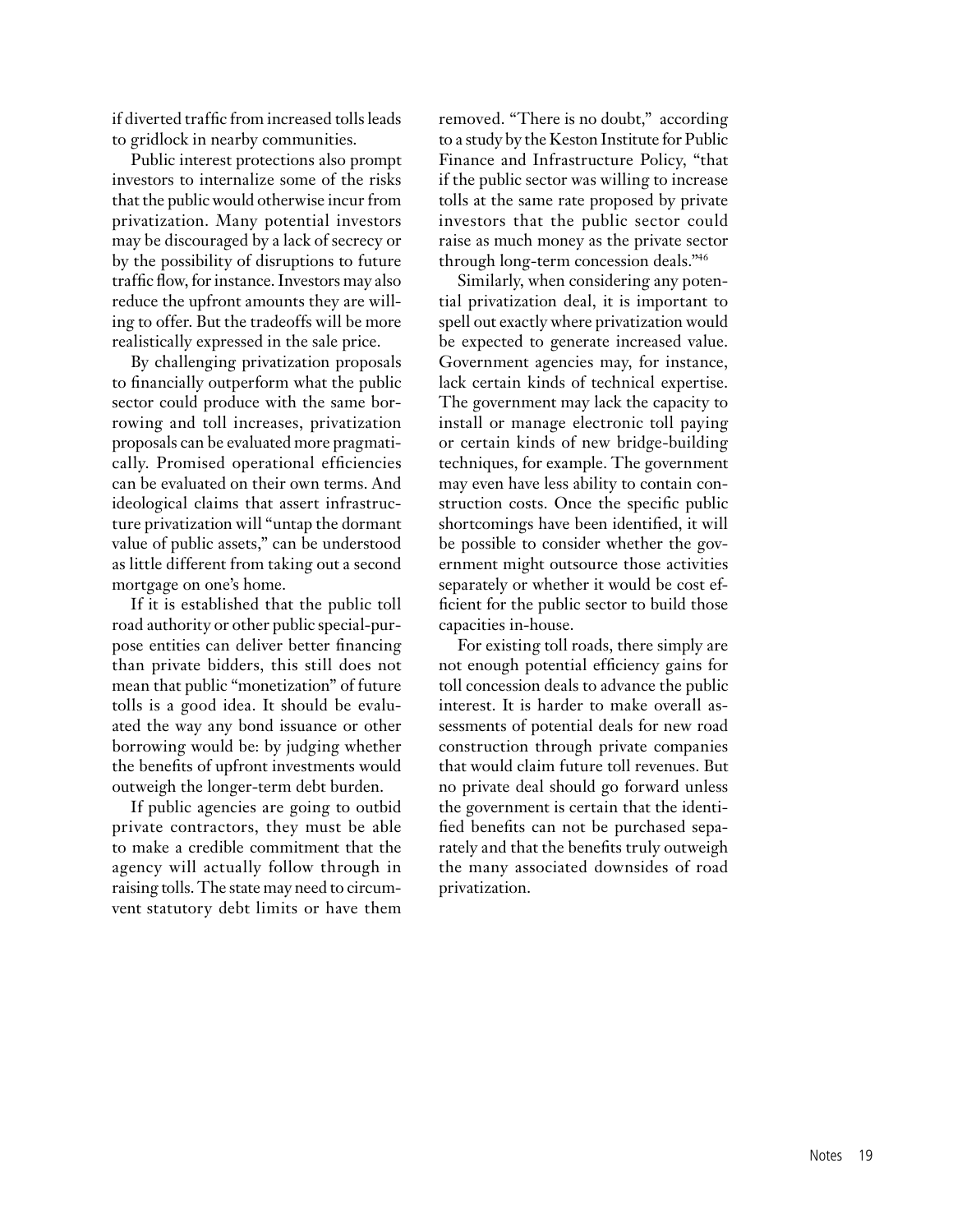### **Notes**

1. Private infrastructure deals are common in Europe as well; but most such deals tend to be much shorter in length and the state typically retains much greater control, below-inflation toll increases, and revenue sharing. According to the World Banks Private Participation in Infrastructure database, European road concession deals (such as in Indiana or Chicago) totaled \$4.2 billion between 1990 and 2005. This comprises about 2 percent of total private invest in European public infrastructure. Concession deals in Europe constituted only 29 percent of all transport-sector deals. See http://ppi. worldbank.org/explore/ppi\_exploreRegion. aspx?regionID=3

2. Private leasing projects have been implemented since 2001 in Alabama, California, Illinois, Indiana, Michigan, Texas, and Virginia. New privatization initiatives have been officially proposed or are moving forward in Alaska, Colorado, Florida, Georgia, Illinois, Indiana, Missouri, New Jersey, Nevada, New York, Ohio, Oregon, Pennsylvania, Texas, Utah, and Virginia.

3. Deloitte Research, *Closing America's Infrastructure Gap? The Role of Public Private Partnerships* (2007).

4. Government Accountability Office, "Highway Finance: States' Expanding Use of Tolling Illustrates Diverse Challenges and Strategies," GAO-06- 554, June 2006, pp.20-25.

5. Based on the World Bank's Public Private

Infrastructure database (PPI) which counts only privatizations that grant operational control to a private firm. See José A. Gómez-Ibáñez, Dominique Lorrain, and Meg Osius, "The Future of Infrastructure Privatization," Working Paper, Taubman Center for State and Local Government, Kennedy School of Government, Harvard University (June 2004). Current levels of privatization in developing countries have revived behind telecommunications deals, but the total is still 30 percent below its peak in real terms. See "Revival of private participation in developing country infrastructure," *Gridlines* Note # 16 (Jan. 2007).

6. One reason privatization of infrastructure has been modest in the United States is simply because the U.S. never had much public infrastructure to speak of in the industries where privatization took place: no state telecommunications company, energy company, civilian shipyards, airline, or electricity generation and transmission. John D. Donahue, *The Privatization Decision: Public Ends, Private Means* (NY: Basic Books, 1989), p. 6. Municipalities in the United States have experimented with privatized service delivery. While these moves make headlines, the overall trend is more ambiguous because challenges with monitoring and a desire to better steer the process often prompt municipalities to subsequently contract these services back in. For a discussion, see M.E. Warner with Mike Ballard and Amir Hefetz, 2003. "Contracting Back In - When Privatization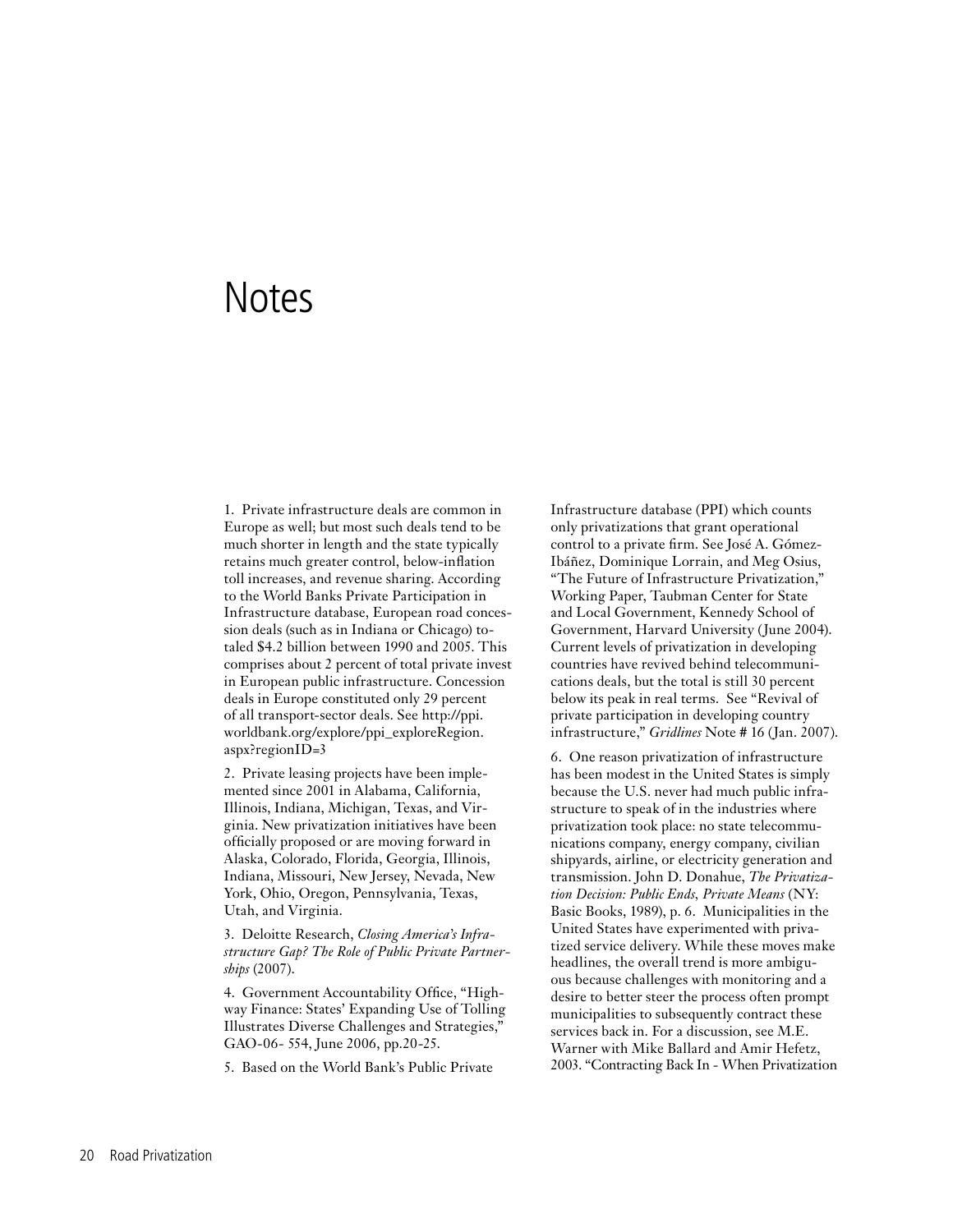fails," chapter 4, pp. 30-36 in *The Municipal Year Book 2003*. Washington, DC: International City County Management Association (2003).

7. José A. Gómez-Ibáñez, Dominique Lorrain, and Meg Osius, "The Future of Infrastructure Privatization," Working Paper, Taubman Center for State and Local Government, Kennedy School of Government, Harvard University (June 2004).

8. José Luis Guasch, "Concessions of Infrastructure Services: Incidence and Determination of Renegotiations—An Empirical Evaluation and Guidelines for Optimal Concession Design", manuscript, World Bank, May 2002, cited in José A. Gómez-Ibáñez, Dominique Lorrain, and Meg Osius, "The Future of Infrastructure Privatization," Working Paper, Taubman Center for State and Local Government, Kennedy School of Government, Harvard University (June 2004).

9. Gisele F. Silva, "Toll Roads," World Bank, Public Policy for the Private Sector, Note 224 (December 2000).

10. For more comprehensive discussion of the preconditions for successful privatization, see David Lowery, "Consumer Sovereignty and Quasi-Market Failure" *Journal of Public Administration Research and Theory*, (1998) pp.137-172; John D. Donahue, *The Privatization Decision: Public Ends, Private Means* (NY: Basic Books, 1989); Oliver Williamson, "Public and Private Bureaucracies: A Transaction Cost Economics Perspective," *Journal of Law, Economics and Organization* 15, 1 (1999):306-342; M.E. Warner and Amir Hefetz, "Pragmatism over Politics: Alternative Service Delivery in Local Government, 1992-2002," chapter in *The Municipal Year Book* 2004. Washington, DC: International City County Management Association (2004).

11. John D. Donahue, *The Privatization Decision: Public Ends, Private Means* (NY: Basic Books, 1989).

12. Donahue's broad survey of public versus private efficiency across a wide range of services bears this out. He observes, "Without a credible prospect of replacement, it is hard to harness private capabilities to public purpose." See John D. Donahue, *The Privatization Decision: Public Ends, Private Means* (NY: Basic Books, 1989).

13. José A. Gómez-Ibáñez, Dominique Lorrain, and Meg Osius, "The Future of Infrastructure Privatization," Working Paper, Taubman Center for State and Local Government,

Kennedy School of Government, Harvard University (June 2004).

14. American Society of Civil Engineers, "2005 Report Card for America's Infrastructure," available at http://www.asce.org/reportcard/2005/index.cfm

15. See, for example, David Westerling and Steve Poftak, *Our Legacy of Neglect: The Longfellow Bridge and the Cost of Deferred Maintenance*, Pioneer Institute White Paper, No. 40 (July 2007).

16. Robert Puentes and Ryan Prince, Fueling Transportation Finance: A Primer on the Gas Tax (Brookings Institute, March 2003).

17. American Association of State Highway and Transportation Officials*, Transportation: Invest in Our Future; Revenue Sources to Fund Transportation Needs* (April 2007).

18. For instance, *Transportation Finance in Massachusetts: An Unsustainable System*, Findings of the Massachusetts Transportation Finance Commission (March 28, 2007); *Putting the Trust Back into the New Jersey Trust Fund*, Connecticut, New Jersey, New York Regional Planning Association (July 2005); Matt Sundeen and James B. Reed, *Surface Transportation Funding: Options for States*, National Council of State Legislators (Dec. 2006)

19. Governments may become less reluctant to hike tolls as a result of electronic tolling technologies, such as EZ Pass. Tolls around the country are increasingly paid through electronic transponders that withdraw funds electronically from drivers' bank accounts. Electronic tolling makes toll collection and processing more efficient and convenient, while allowing cars to pay tolls without coming to a complete stop. Research suggests that electronic tolling also makes toll hikes more politically palatable. MIT economist Amy Finklestein examined data at 123 tolling facilities around the U.S. and found that electronic tolling (like EZ-pass) results in governments raising tolls more quickly. Automated tolling results on average in tolls that rise at a rate 75 percent faster than manual tolling would over time. One strong piece of evidence that drivers don't notice electronic tolls as much is that an increase in electronic toll rates reduces driving only 11 percent as much as the same increase reduces driving for manually collected tolls. See Amy Finkelstein, "E-ZTax: Tax Salience and Tax Rates, "NBER Working Paper No. 12924 (February 2007). The author tests a number of alternative hypotheses for why else this might be the case.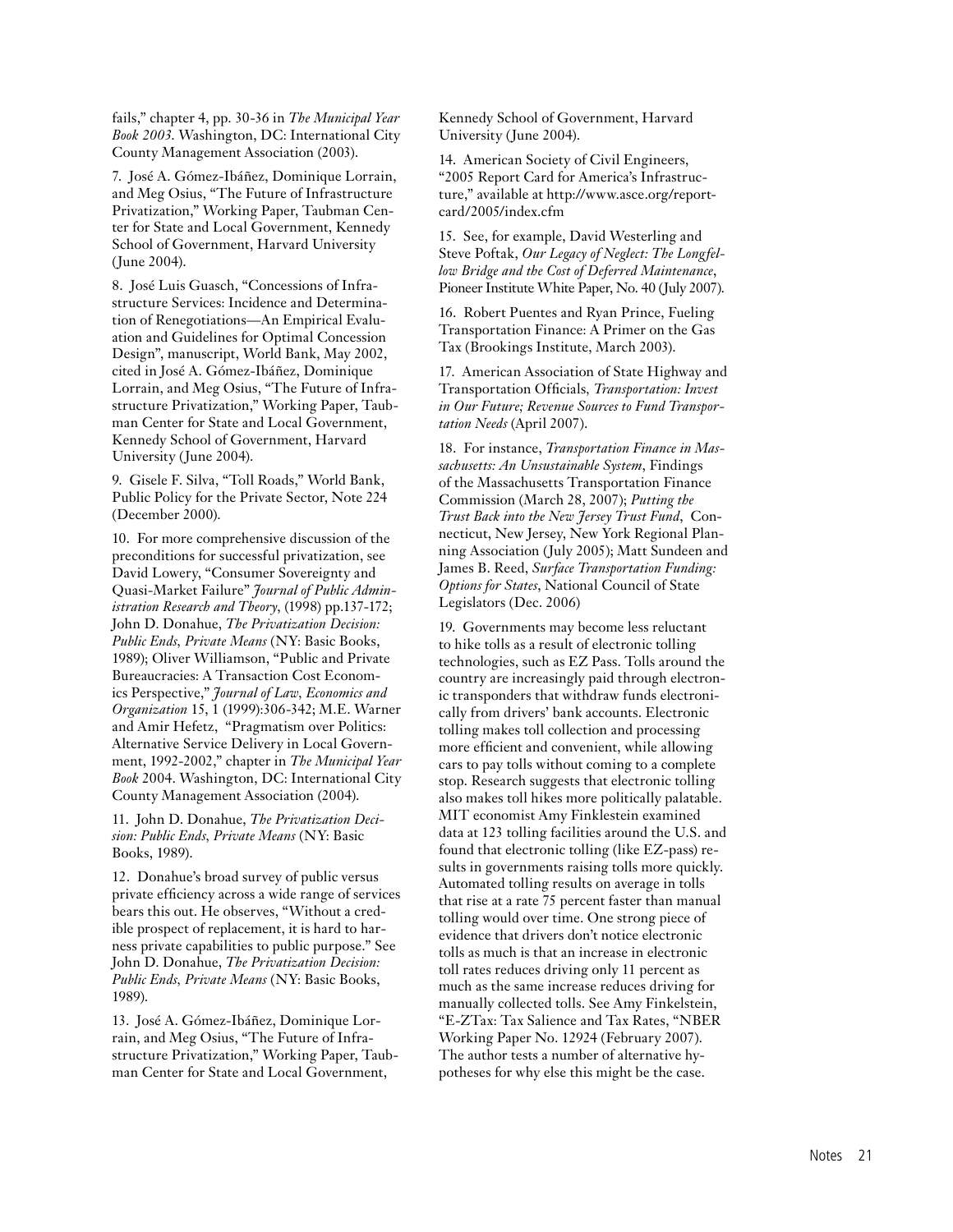20. Moody's Investor Service, ""Monetizing" and Other Creative Solutions for Financing U.S. Transportation Capacity: Multiple Roads to the Same Destination," Special Comment, June 2007, p. 2.

21. Fitch Ratings, "Special Report: U.S. Toll Road Privatizations: Seeking the Right Balance" (March 22, 2006).

22. http://tifia.fhwa.dot.gov/ The TIFIA statute was enacted as part of f the Transportation Equity Act for the 21st Century (TEA 21, Public Law 105-178, §§1501-04), as amended by the TEA 21 Restoration Act (Title IX of Public Law 105-206) and the Safe, Accountable, Flexible, Effective Transportation Equity Act: A Legacy for Users (SAFETEA-LU, Public Law 109-59). The substance of the legislation is codified within sections 601 through 609 of title 23 of the United States Code (23 U.S.C. §§601-609), with supporting regulations appearing in part 80 of title 49 of the Code of Federal Regulations (49 CFR 80).

23. http://tifia.fhwa.dot.gov/ viewed August 21, 2007.

24. Research in Brief, "Private-investment opportunities for public transport," The McKinsey Quarterly (April 2007).

25. See also the position paper, "Public Interest Concerns of Public-Private Partnerships" by the House Transportation and Infrastructure Committee Chair, James Oberstar, available at http://transportation.house.gov/media/file/ press/ppp%20guidelines%20veritas.pdf

26. *Rocky Mountain News*, "Road Fight is Hardy Perennial," December 12, 2005, available at http://www.rockymountainnews.com/drmn/local/article/0,1299,DRMN\_15\_4308424,00.html

27. The Chicago Skyway deal is not public record, so we can not say for sure what provisions it contains. Speculation here is based on the fact that, under public criticism, the government has not divulged any public interest provisions. Investors also are unlikely to promise to install technologies for which they have no idea of the costs.

28. The 2005 Census lists a Chicago population of 2.8 million people.

29. Macquarie Investment Group, "Indiana Toll Road," PowerPoint presentation, slide 5.

30. Roger Skurski, Professor of Economics, University of Notre Dame, report prepared for trial testimony May 15, 2006 in *Bonney, et al v. Indiana Finance Authority, et al*, St. Joseph County, Indiana Superior Court.

31. Dennis Enright, "Texas Hold 'em: Will the State Go All In to Public-Private Partnerships ("CDAs") and Lose \$2 billion?" NW Financial (April 2007).

32. Peter Humphreys is a partner at the law firm of McDermott, Will & Emery, where he heads the securitization practice. McDermott, Will & Emery is the 13th largest law firm in the country. He calculated that securitization by the state would yield an estimated upfront payment of \$8.4 billion.

33. Dennis J. Enright, "The Public Versus Private Toll Road Choice in the United States," NW Financial Group, LLC (June 2007), p. 8.

34. The public-private spread may typically be one to three percentage points in interest rates for debt. A relatively small portion—perhaps 20 percent on average—of an upfront payment would need to be financed through equity for private investors, while for public investors this cushion is covered by a toll revenue covenant that promises a "coverage ratio" in which revenues are expected to exceed expected payments by a prescribed percentage. The public sector could choose to reinvest that surplus amount, use it to reduce future toll hikes, or even securitize the revenue as a future income stream on the private bond market at comparable rates that a private entity would use to finance the equity portion of its upfront payment. Whether or not the public sector has a cost advantage on the equity side is debatable. The lower overall capital costs for the public sector are not.

35. Dennis J. Enright, "The Public Versus Private Toll Road Choice in the United States" NW Financial Group, LLC (June 2007), p. 10. As home buyer know well, a percentage point or two can make a huge difference in a long-term mortgage.

36. Deloitte Research, *Closing America's Infrastructure Gap? The Role of Public Private Partnerships* (2007).

37. National Association of State Highway and Transportation Unions, Highway Robbery II: *The Many Problems With Outsourcing Design, Engineering, Inspection & Supervision of Federally-Funded Transportation Projects: Increased Costs, Reduced Quality & Safety*, (May 2007).

38. MIG (Macquarie Infrastructure Group) PowerPoint presentation, "Indiana Toll Road," Slide 22, "Operating Expenses."

39. Governor Corzine's Remarks on the FY08 Budget Agreement, June 28, 2007, available at